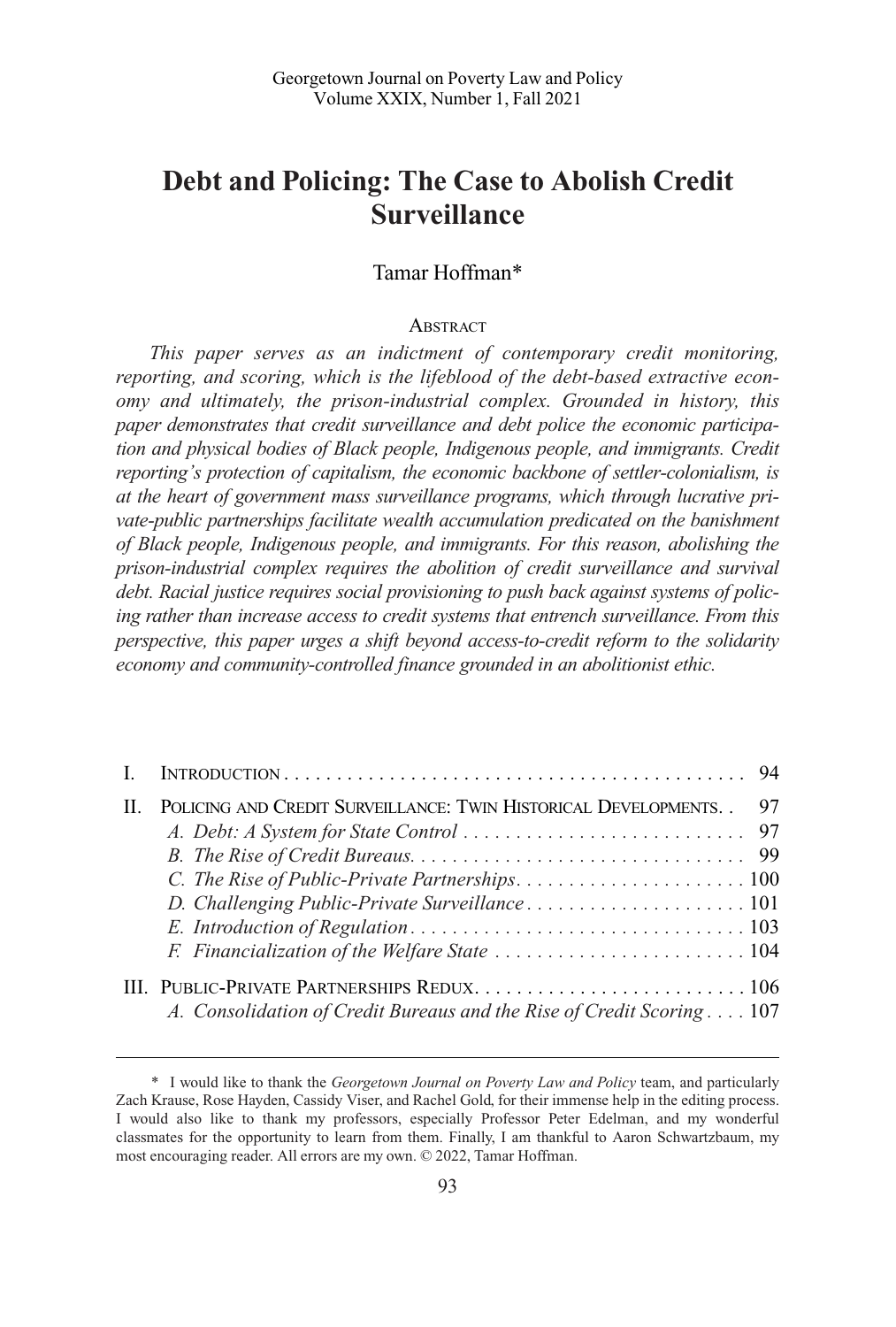<span id="page-1-0"></span>

|    | B. Credit Surveillance and Banishment Based on National Origin 111 |
|----|--------------------------------------------------------------------|
|    | C. Data Brokerages and National Policing Databases  112            |
|    | D. The PATRIOT Act and Financial Surveillance  113                 |
| V. |                                                                    |
|    |                                                                    |
|    |                                                                    |
|    |                                                                    |
|    |                                                                    |
|    |                                                                    |

#### I. INTRODUCTION

We shall push our trading houses and be glad to see the good and influential individuals among them run in debt, because we observe that when these debts get beyond what the individuals can pay, they become willing to lop them off by a cession of lands.<sup>1</sup>

—Thomas Jefferson, 1803

The amount of stress I've been put under has weighed upon me so much that I've lost a good chunk of my hair, I've gained weight, I barely sleep, I have suicidal thoughts just to escape the debt. The stress isn't just on me, it's on my family. Not only do I feel like a complete failure, I've been taken care of like I'm a child again. For over a year I battled not killing myself because every day I would be called ten to fifteen times about my debt and every time, I was pressured into paying some form of monetary value even though I didn't have the money to spend. 2 —Debtor, 2016

The United States is built on debt as a form of punishment and control. In its earliest years, the United States government facilitated predatory lending

<sup>1.</sup> STUART BANNER, HOW THE INDIANS LOST THEIR LAND: LAW AND POWER ON THE FRONTIER 143 (2005) (quoting Thomas Jefferson).

*In re* Villalba v. ITT ESI, No. 16-07207-JMC-7A Ex. 24 at 4, Bankr. S.D. Ind. (2016). The 2. choice to describe loan borrowers as debtors is an intentional one that is derived from the work of debtor union organizers seeking to reclaim the vocabulary of "debtor" from its long-held shameful connotation. *See* HANNAH APPEL ET AL., THE POWER OF DEBT: IDENTITY AND COLLECTIVE ACTION IN THE AGE OF FINANCE, 4 (2019) (quoting J. Paul Getty); *see generally* STRIKE DEBT/OCCUPY WALL STREET, THE DEBT RESISTORS' OPERATIONS MANUAL, THE DEBT COLLECTIVE (2012), [https://strikedebt.org/The-Debt-](https://strikedebt.org/The-Debt-Resistors-Operations-Manual.pdf)[Resistors-Operations-Manual.pdf.](https://strikedebt.org/The-Debt-Resistors-Operations-Manual.pdf)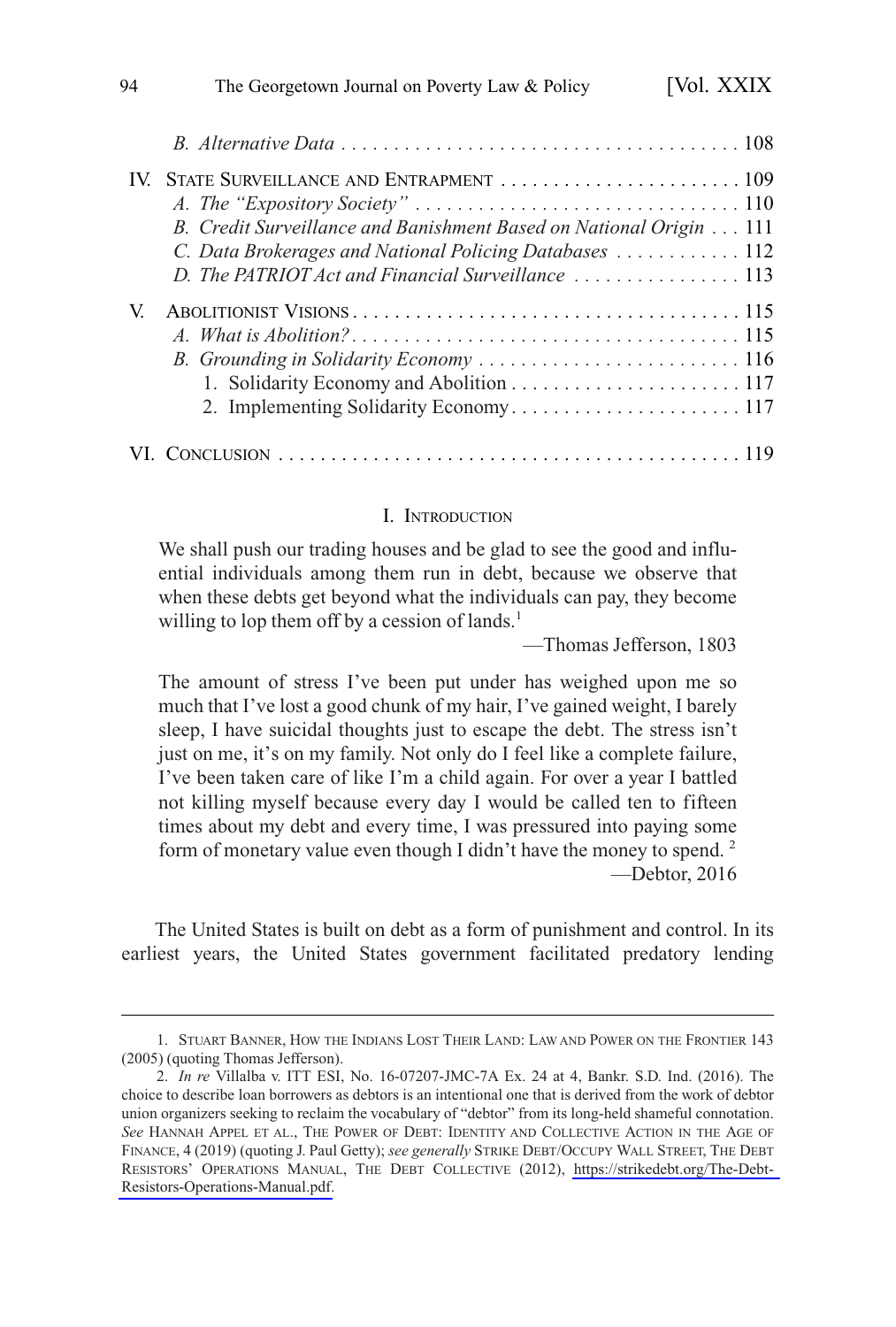No. 1] Debt and Policing 95

schemes designed to steal land from Indigenous nations.<sup>3</sup> The soil was then worked by enslaved Black people, who white colonizers viewed as owing them an "absolute, infinite, irredeemable" debt for being spared their lives.<sup>4</sup> This debt incurred for mere survival, among other racist fictions, served as the foundation of chattel slavery. The end of chattel slavery gave rise to debt peonage, debtor prisons, and redlining, all of which relied on government manipulation of the debt economy to lock Black people in cages and out of homes.<sup>5</sup> These policies have gone through multiple iterations but persist to this day.

There is nothing more American than debt, and yet there is nothing more American than the condemnation of individual debtors.<sup>6</sup> In *Debt: The First 5,000 Years*, David Graeber writes:

The very fact that we don't know what debt is, the very flexibility of the concept, is the basis of its power. If history shows anything, it is that there's no better way to justify relations founded on violence, to make such relations seem moral, than by reframing them in the language of debt—above all, because it immediately makes it seem that it's the victim who's doing something wrong.<sup>7</sup>

Debt has long been the economic force that mediates the relationships between people and power.8 Government debt to fund war and corporate debt to produce wealth for the wealthy have been integral to the U.S. economy throughout its history. At the same time, individual survival debt––healthcare debt, welfare debt, punishment bureaucracy debt, education debt, housing debt, and consumer debt incurred to meet basic needs––has been the justification for austerity, land takings, and incarceration.9 J. Paul Getty is thought to have said, "if you owe the bank \$100,000 the bank owns you. If you owe the bank \$100 million, you own the bank."<sup>10</sup>

<sup>3.</sup> *See* BANNER, *supra* note 1, at 143.

<sup>4.</sup> *See* David Graeber, Debt: The First 5,000 Years 7 (2009) (on file at the Anarchist Library).

*See generally* Ta-Nehisi Coates, *The Case for Reparations*, Atl. (June 2014), [https://www.](https://www.theatlantic.com/magazine/archive/2014/06/the-case-for-reparations/361631/)  5. [theatlantic.com/magazine/archive/2014/06/the-case-for-reparations/361631/](https://www.theatlantic.com/magazine/archive/2014/06/the-case-for-reparations/361631/); Whitney Benns and Blake Strode, *Debtors' Prison in 21st-Century America*, Atl. (Feb. 23, 2016), [https://www.theatlantic.com/](https://www.theatlantic.com/business/archive/2016/02/debtors-prison/462378/)  [business/archive/2016/02/debtors-prison/462378/.](https://www.theatlantic.com/business/archive/2016/02/debtors-prison/462378/)

*See* DAVID GRAEBER, DEBT: THE FIRST 5,000 YEARS 16 (2011) (on condemnation of debtors); 6. Appel et al., *supra* note 2, at 1018 (on the rise of U.S. household debt in the 20<sup>th</sup> Century); Jackson Lears, *The American Way of Debt*, N.Y. Times Mag. (June 11, 2006), [https://www.nytimes.com/2006/06/11/](https://www.nytimes.com/2006/06/11/magazine/11wwln_lede.html?smid=url-share)  [magazine/11wwln\\_lede.html?smid=url-share](https://www.nytimes.com/2006/06/11/magazine/11wwln_lede.html?smid=url-share) (on the tradition of debt in the U.S.).

<sup>7.</sup> GRAEBER, *supra* note 6, at 5.

<sup>8.</sup> *See* K-Sue Park, *Money, Mortgages, and the Conquest of America*, 41 L. & Soc. Inquiry 1006, 10251032 (2016) (explaining how debt facilitated Indigenous dispossession and has continued to define dispossession through mortgage foreclosure).

<sup>9.</sup> *See* STRIKE DEBT/OCCUPY WALL STREET, *supra* note 2, at 41–42, 52, 61, 103 (on the relationship between survival debt and austerity, incarceration, and land takings); Alec Karakatsanis, *The Punishment Bureaucracy: How to Think About "Criminal Justice Reform,"* 128 Yale L.J. 848, 848– 849 (2019) (defining the punishment bureaucracy and "human caging").

<sup>10.</sup> APPEL ET AL., *supra* note 2, at 4 (quoting J. Paul Getty).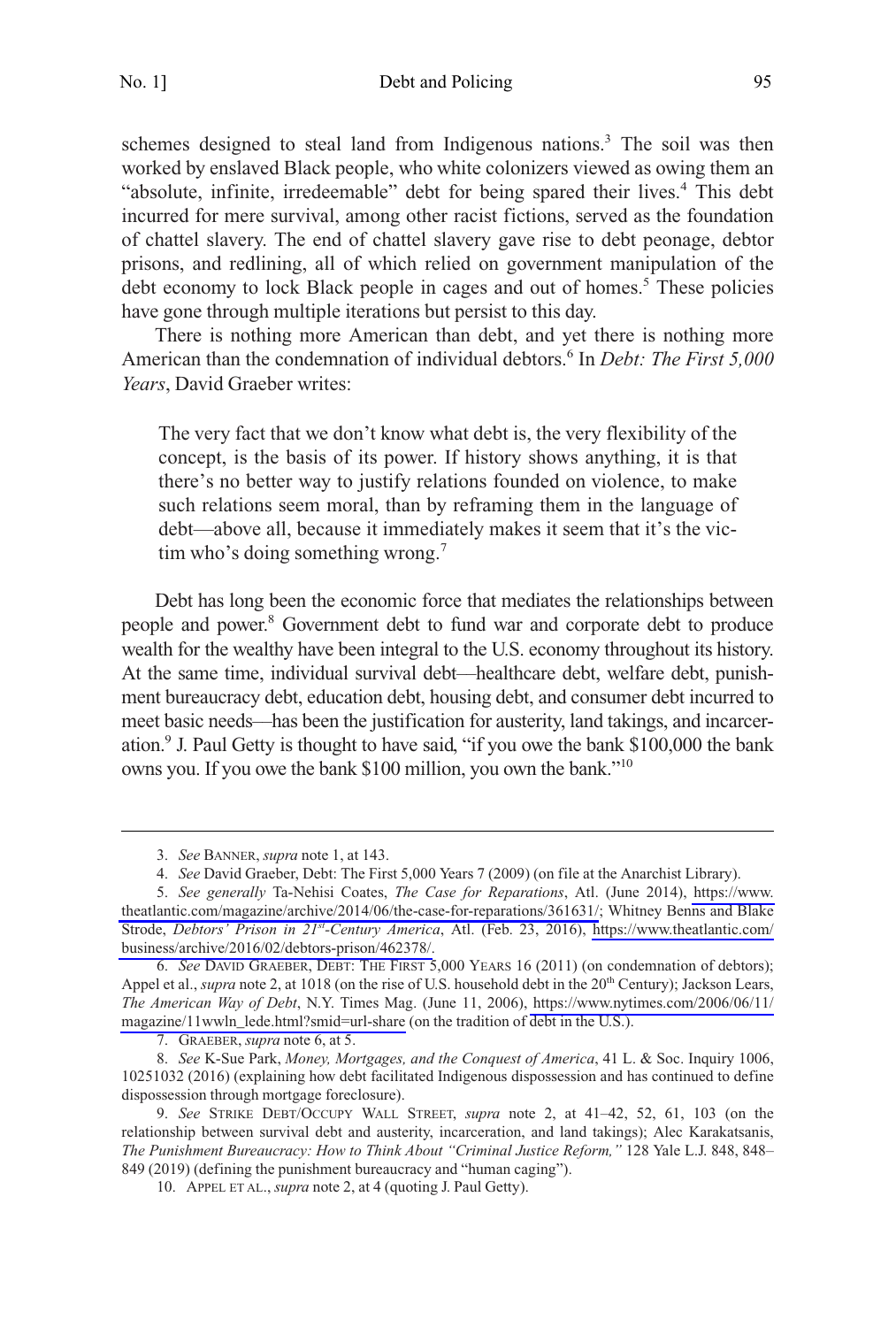Although debtor control is at the root of the U.S. settler-colonial project, individual indebtedness is often considered a poor reflection of morality and character.<sup>11</sup> Personal shame for debt is codified in credit reporting, which exists to facilitate the debt economy. Credit reporting, at its antebellum inception, explicitly sought to evaluate the character of potential debtors based on race, national origin, religion, gender, sexuality, and reputation, facilitating surveillance-based capitalism for a "society of strangers."<sup>12</sup> Credit bureaus ultimately developed such deep surveillance mechanisms that their information formed the foundation of the Federal Bureau of Investigation's (FBI) policing apparatus.13

Credit reporting's protection of capitalism, the economic backbone of settlercolonialism, is at the heart of government mass surveillance programs, which through lucrative private-public partnerships facilitate wealth accumulation predicated on the banishment of Black people, Indigenous people, and immigrants.<sup>14</sup> This generates the core of the prison-industrial complex, "a system of social control unparalleled in world history" rooted in slavery, which keeps over 2.3 million disproportionately Black and Latinx people in the U.S. behind bars.<sup>15</sup> For this reason, abolishing the prison-industrial complex, which is "the overlapping interests of government and industry that use surveillance, policing, and imprisonment as solutions to economic, social, and political problems," requires the abolition of credit surveillance and survival debt.<sup>16</sup>

This paper serves as an indictment of contemporary credit monitoring, reporting, and scoring, which is the lifeblood of the debt-based extractive economy and

*See* Josh Lauer, *Creditworthy: A History of Consumer Surveillance and Financial Identity in*  11. *America*, COLUM. UNIV. PRESS 19 (2017), [https://www.jstor.org/stable/10.7312/laue16808.1;](https://www.jstor.org/stable/10.7312/laue16808.1) *see generally The Dig Podcast: Rethinking Migration with Aziz Rana*, Jacobin Mag. (Jan. 9, 2019), [https://](https://www.thedigradio.com/podcast/rethinking-migration-with-aziz-rana/) [www.thedigradio.com/podcast/rethinking-migration-with-aziz-rana/](https://www.thedigradio.com/podcast/rethinking-migration-with-aziz-rana/) (discussing the relationship between citizenship and capitalism in the settler-colonial United States).

<sup>12.</sup> See Lauer, *supra* note 11, at 20 (on the factors considered by nineteenth-century credit bureaus); RUTH WILSON GILMORE, GOLDEN GULAG: PRISONS, SURPLUS, CRISIS, AND OPPOSITION IN GLOBALIZING CALIFORNIA 11 (2007) (on Michel Foucault's "society of strangers"); Sean Trainor, *The Long, Twisted History of Your Credit Score*, Time Mag. (July 22, 2015), [https://time.com/3961676/](https://time.com/3961676/history-credit-scores/) [history-credit-scores/](https://time.com/3961676/history-credit-scores/) (on nineteenth-century discriminatory criteria used by credit bureaus).

<sup>13.</sup> *See* Lauer, *supra* note 11, at 179.

<sup>14.</sup> Note that race, especially as it intersects with immigration status and national origin, is not the only identity marker that has shaped historical marginalization by the debt economy. Gender identity, sexuality, ability, marital status, religion, and the ways in which these identities intersect are all key to understanding the devastation of the debt economy. I hope to be able to expand on this further in the future. For now, race, as it intersects with class, is particularly salient because of the history of racial capitalism in the U.S.

<sup>15.</sup> MICHELLE ALEXANDER, THE NEW JIM CROW 8 (2010) (the U.S. penal system is "a system of social control unparalleled in world history;" also see generally for how the U.S. penal system is rooted in slavery); *Mass Incarceration*, AM. C.L. UNION (accessed Dec. 7, 2021), [https://www.aclu.org/issues/](https://www.aclu.org/issues/smart-justice/mass-incarceration)  [smart-justice/mass-incarceration](https://www.aclu.org/issues/smart-justice/mass-incarceration) (over 2.3 million people behind bars in the U.S.); *see generally* ASHLEY NELLIS, THE COLOR OF JUSTICE: RACIAL AND ETHNIC DISPARITIES IN STATE PRISONS (2021), [https://](https://www.sentencingproject.org/wp-content/uploads/2016/06/The-Color-of-Justice-Racial-and-Ethnic-Disparity-in-State-Prisons.pdf)  [www.sentencingproject.org/wp-content/uploads/2016/06/The-Color-of-Justice-Racial-and-Ethnic-Disparity](https://www.sentencingproject.org/wp-content/uploads/2016/06/The-Color-of-Justice-Racial-and-Ethnic-Disparity-in-State-Prisons.pdf)[in-State-Prisons.pdf](https://www.sentencingproject.org/wp-content/uploads/2016/06/The-Color-of-Justice-Racial-and-Ethnic-Disparity-in-State-Prisons.pdf) (on the racial and ethnic disparities in incarceration).

<sup>16.</sup> See What is the PIC? What is Abolition?, CRITICAL RESISTANCE (accessed Dec. 7, 2020), <http://criticalresistance.org/about/not-so-common-language/>(defining the prison-industrial complex).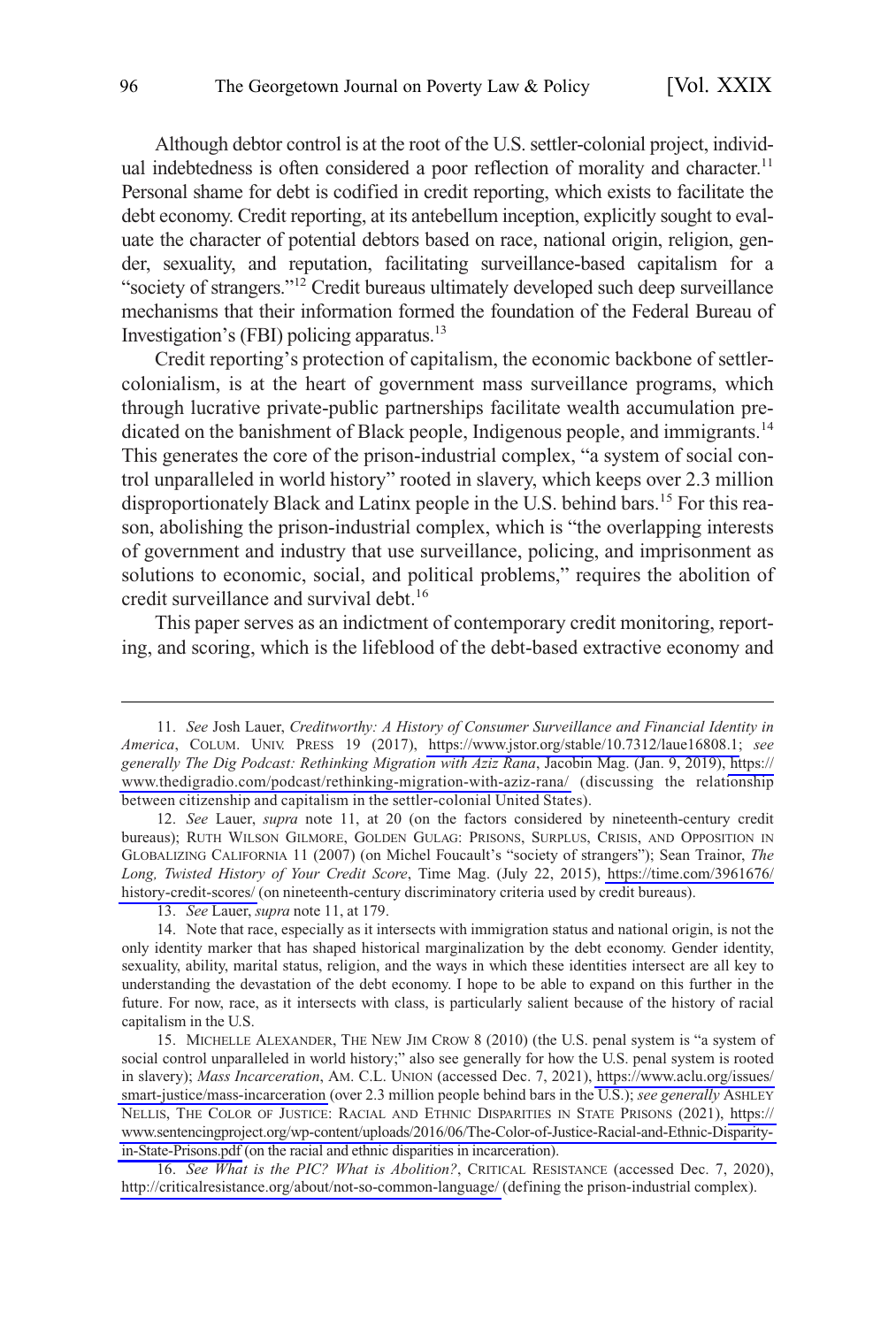<span id="page-4-0"></span>No. 1] Debt and Policing 97

ultimately, the prison-industrial complex. Grounded in history, this paper demonstrates that credit surveillance and debt police the economic participation and physical bodies of Black people, Indigenous people, and immigrants. From this perspective, this paper urges a shift beyond the "magical thinking" of access-tocredit reform to community-controlled finance grounded in an abolitionist ethic.17

# II. POLICING AND CREDIT SURVEILLANCE: TWIN HISTORICAL DEVELOPMENTS

The insidious role of credit surveillance in the prison-industrial complex derives from the twin developments of public-sector policing and private-sector credit surveillance. The separation of public and private in the traditional understanding of the rise of state policing functions and private economic transactions masks the extent to which the two have always sought to reinforce each other. This holds true in the very core of monetary theory, the inception of U.S. police powers and governance, the development of credit, and the rise of modern cooperation between the state and financial institutions.

#### *A. Debt: A System for State Control*

Individual credit is usually conceived of as an invention and tool of the private sector.18 However, credit, even from its start, has been tangled in public law and state power. Credit, in its simplest terms, is the prediction that borrowers will repay debt based on the collective belief in the enforceability of the valuation of currency. The value of money is driven by state systems of power.<sup>19</sup> Currency was first devised to allow for the expansion of empires through the force of military powers.20 To fund the expansion of military presence, empires devised official currency that was demanded back as tax payments by residents of conquered territories.21 The collection of taxes in state-issued currency, backed by the threat of force, enforced the value of money.<sup>22</sup> This system continues to be a mechanism by which states enforce the value of money, and by extension, the validity of credit and debt.<sup>23</sup>

The mutually-reinforcing relationship between currency and state interest in force is such that it should be no surprise that debt is a tool of state control. As demonstrated below, U.S. state power originated from debt, which continued to function as a mechanism of state-control over Black people, Indigenous people,

Dylan Rodriguez, *Reformism Isn't Liberation, It's Counterinsurgency*, Medium (Oct. 20, 17. 2020), <https://level.medium.com/reformism-isnt-liberation-it-s-counterinsurgency-7ea0a1ce11eb>(on the magical thinking of reform); *see also* Allegra McLeod, *Prison Abolition and Grounded Justice*, 62 UCLA L. REV. 1156, 1207–1211 (2015) (on the abolitionist ethic).

<sup>18.</sup> *See* Geoff Gilbert, *Who Plans Our Political Economy? A Solidarity Economy Vision for Democratic Political Economy Planning*, 12 UNBOUND 102, 133 (2019).

<sup>19.</sup> *See id.* at 135.

<sup>20.</sup> *See id.* (relying on GRAEBER, *supra* note 6, at 46–52).

<sup>21.</sup> *See id.* 

<sup>22.</sup> *See id.* 

<sup>23.</sup> *See id.*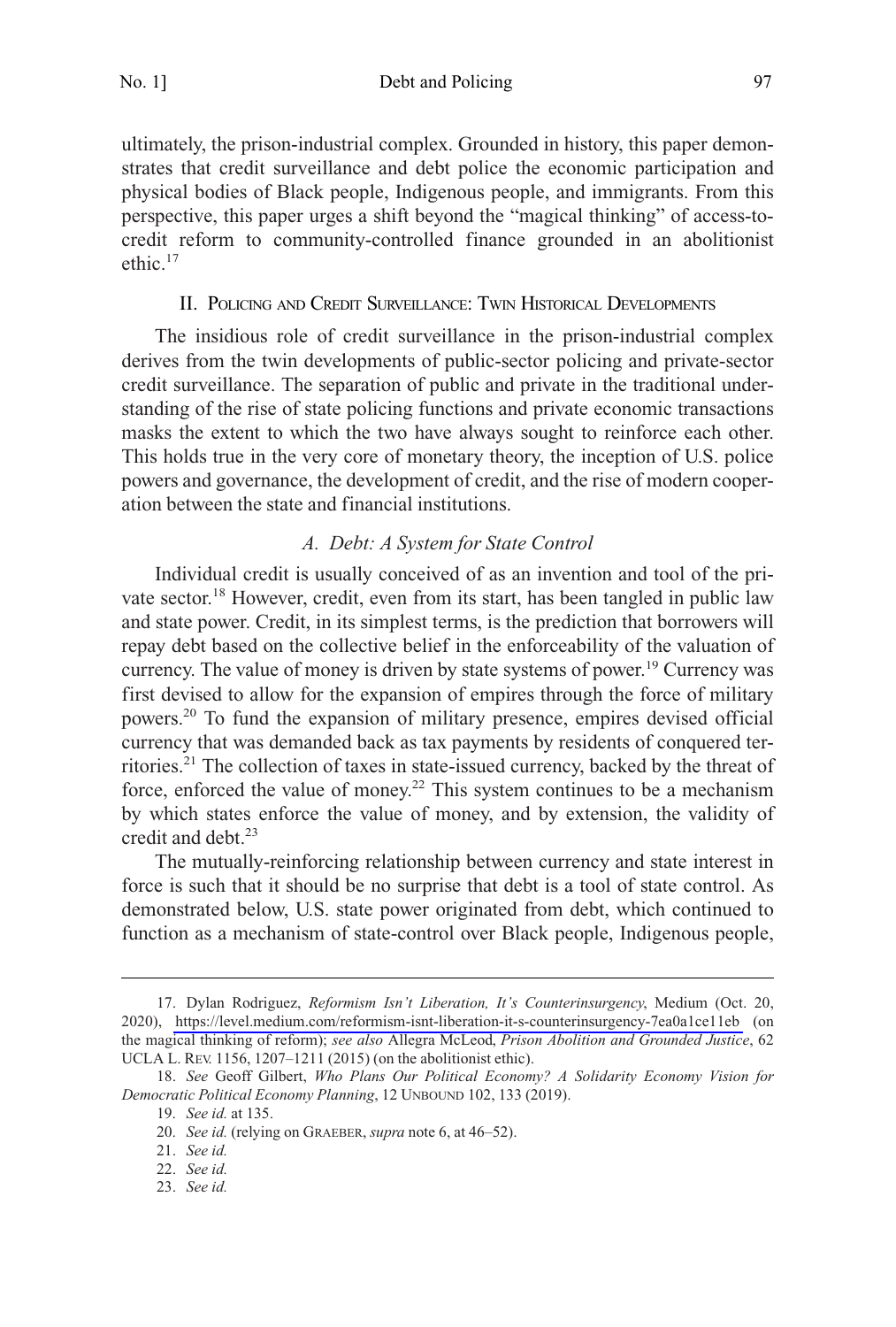and immigrants throughout the nineteenth century. Debt was the primary tool by which the U.S. acquired its land and labor, and created a system of racialized subordination to retain political control.24 In her book, *Carceral Capitalism*, Jackie Wang notes that "[n]ative dispossession occurs through the expropriation of land, while black dispossession is characterized by enslavement and bodily dispossession," both of which were supported by the logic of debt. $2<sup>5</sup>$ 

Early colonial settlers relied on the creation of Indigenous debts to acquire land.<sup>26</sup> Settlers depleted the land that Indigenous people resided on, artificially manufacturing Indigenous dependency on settler trade to meet basic needs.<sup>27</sup> This allowed settlers to create coercive contracts with Indigenous people that resulted in their inevitable debts, which were settled by the theft of land set forth as collateral.28 The U.S government later encouraged and sanctioned these predatory takings of Indigenous lands by requiring congressional approval of all Indigenous land sales to establish state monopoly over origination of land ownership.29

The U.S. commitment to a debt-based political economy bolstered the institution of slavery and its progeny by justifying "legal efforts to strip black people of their humanity . . . to justify the extraction of profit."<sup>30</sup> U.S. laws condoning slavery codified the parameters of recognized debt: enslaved Black people were understood as owing their white enslavers an irredeemable debt, but enslaved Black people were barred from owning property such that they could not be owed debts.<sup>31</sup> Laws "ensured that human beings could be bought and sold at will to pay debts . . . and assur[ed] that everything of value black people managed to accrue would add to the wealth of those who enslaved them."<sup>32</sup> After the end of chattel slavery, convict leasing relied on the same debt logic to exploit the labor of Black people.33 The state-

<sup>24.</sup> *See* BANNER, *supra* note 1, at 143; Graeber, *supra* note 4, at 7.

<sup>25.</sup> JACKIE WANG, CARCERAL CAPITALISM 59 (2018).

<sup>26.</sup> *See* BANNER, *supra* note 1, at 143.

<sup>27.</sup> *See* COLIN CALLOWAY, THE WORLD TURNED UPSIDE DOWN: INDIAN VOICES FROM EARLY AMERICA 78-87 (1994).

<sup>28.</sup> *See id.* 

*See id.*; *see also* Johnson v. M'Intosh, 21 U.S. 543, 562 (1823) (holding that sovereignty gives 29. the U.S. the right to all land within its borders, and that Indigenous people merely have a "right of occupancy," which is divorced from title. Indigenous people therefore lacked the legal recognition to convey land to private actors without U.S. government approval); Roxanne Dunbar-Ortiz, *The International Indigenous Peoples' Movement: A Site of Anti-Racist Struggle Against Capitalism*, *in*  RACISM AFTER APARTHEID: CHALLENGES FOR MARXISM AND ANTI-RACISM 30, 32 (2019), [https://www.](https://www.jstor.org/stable/10.18772/22019033061.6)  [jstor.org/stable/10.18772/22019033061.6.](https://www.jstor.org/stable/10.18772/22019033061.6)

<sup>30.</sup> Nikole Hannah-Jones, *What Is Owed*, N.Y. TIMES (June 30, 2020), https://www.nytimes.com/ [interactive/2020/06/24/magazine/reparations-slavery.html.](https://www.nytimes.com/interactive/2020/06/24/magazine/reparations-slavery.html)

*Id.*; *see* Graeber, *supra* note 4, at 7; *see generally* Mary Elliott and Jazmine Hughes, *Four*  31. *hundred years after enslaved Africans were first brought to Virginia, most Americans still don't know the full story of slavery*, N.Y. Times (Aug. 19, 2019), [https://www.nytimes.com/interactive/2019/08/19/](https://www.nytimes.com/interactive/2019/08/19/magazine/history-slavery-smithsonian.html) [magazine/history-slavery-smithsonian.html](https://www.nytimes.com/interactive/2019/08/19/magazine/history-slavery-smithsonian.html) (on the process of racial differentiation in debts of servitude owed and the rise of slavery).

<sup>32.</sup> Hannah-Jones, *supra* note 30.

<sup>33.</sup> *See* Abbye Atkinson, *Borrowing Equality*, 120 COLUM. L. REV. 1403, 1455 (2020).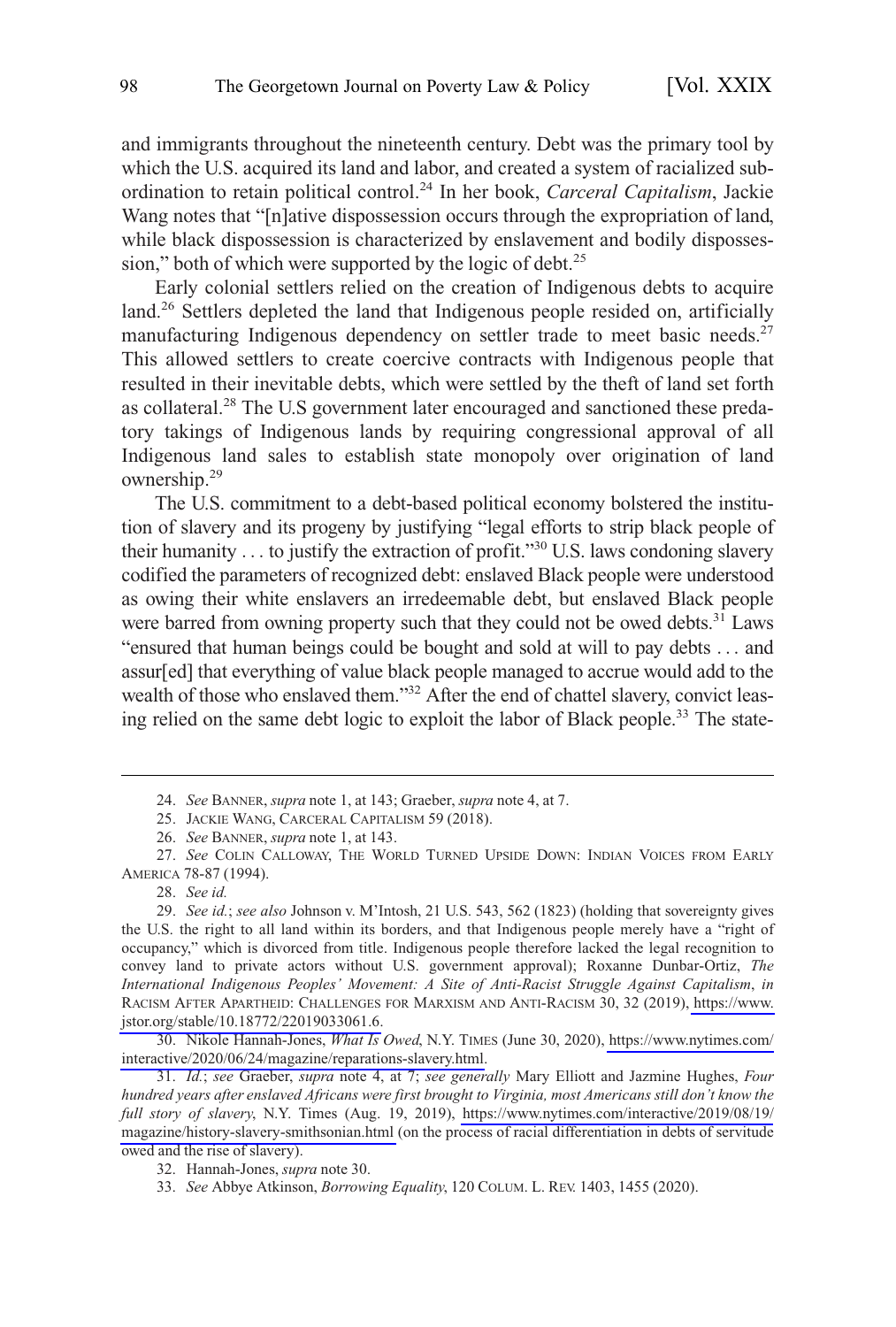<span id="page-6-0"></span>manufactured debts "owed" by Black people were constructed to be so deep so as to justify no proportional relationship between the criminalized act and the labor coerced, such that debt persisted as a tool for racial exploitation.<sup>34</sup>

## *B. The Rise of Credit Bureaus*

The U.S. solidified its commitment to a debt-based political economy system in the nineteenth century. This era also gave rise to credit bureaus, the first organized intelligence-gathering sites in the U.S.<sup>35</sup> The first credit bureaus became powerful private actors, which over time, produced a template for mass espionage for public actors.<sup>36</sup> Tappan Mercantile Agency, which later evolved into the notorious Dun & Bradstreet, was established in the early nineteenth century with the explicit purpose of aggressively enforcing Christian morality as a condition of borrowing by engaging in surveillance.<sup>37</sup> The Mercantile Agency's reach was extensive: in 1844, the Mercantile Agency had just over 300 correspondents.<sup>38</sup> Just thirty years later, the Mercantile Agency grew to over 10,000 correspondents, who produced thousands of volumes of credit reports.39 Being in the good graces of the Mercantile Agency was critical not only for access to credit, but also for public prestige. In fact, Presidents Lincoln, Grant, Cleveland, and McKinley all came from the ranks of the Mercantile Agency correspondents.<sup>40</sup> Credit bureaus, including the Mercantile Agency, copiously gathered information that served to police private lives and deny access to consumer goods, financial products, employment, and housing, facilitating discrimination based on race, gender, sexuality, national origin, and class.41 This narrative information was recorded as objective fact, providing a neutral façade for systemically exclusionary economic practices.<sup>42</sup>

Importantly, the rise of credit bureaus was rooted in, not opposed to, the U.S. values system. Given that debt was at the heart of the U.S. national project, the expansion of credit reporting to facilitate debt transactions fueled the national economy. The rise of systematic credit monitoring by Tappan Mercantile Agency, Bradstreet, and their successors facilitated far-reaching trade that no longer required personal relationships.<sup>43</sup> This expansion was both praised for

<sup>34.</sup> *See id.* 

<sup>35.</sup> *See* Lauer, *supra* note 11, at 9–11; Trainor, *supra* note 12.

<sup>36.</sup> See Sarah Jeong, *Credit Bureaus Were the NSA of the 19<sup>th</sup> Century*, ATL. (Apr. 21, 2016), [https://www.theatlantic.com/technology/archive/2016/04/mass-surveillance-was-invented-by-credit](https://www.theatlantic.com/technology/archive/2016/04/mass-surveillance-was-invented-by-credit-bureaus/479226/)[bureaus/479226/.](https://www.theatlantic.com/technology/archive/2016/04/mass-surveillance-was-invented-by-credit-bureaus/479226/)

*See Lewis Tappan*, PBS (accessed Dec. 9, 2021), [http://www.pbs.org/wgbh/theymade](http://www.pbs.org/wgbh/theymadeamerica/whomade/tappan_hi.html)  37. [america/whomade/tappan\\_hi.html](http://www.pbs.org/wgbh/theymadeamerica/whomade/tappan_hi.html).

<sup>38.</sup> *See* Jeong, *supra* note 36.

<sup>39.</sup> *See id.* 

<sup>40.</sup> *See* PBS, *supra* note 37.

<sup>41.</sup> *See* Trainor, *supra* note 12.

*See* Kenneth Lipartito, The Narrative and the Algorithm: Genres of Credit Reporting from the 42. Nineteenth Century to Today 10–12 (Jan. 6, 2011) (unpublished manuscript presented at Harvard Business School conference,<https://ssrn.com/abstract=1736283>).

<sup>43.</sup> James H. Madison, *The Evolution of Commercial Credit Reporting Agencies in Nineteenth-Century America*, 48 BUS. HIST. REV. 164, 168 (1974).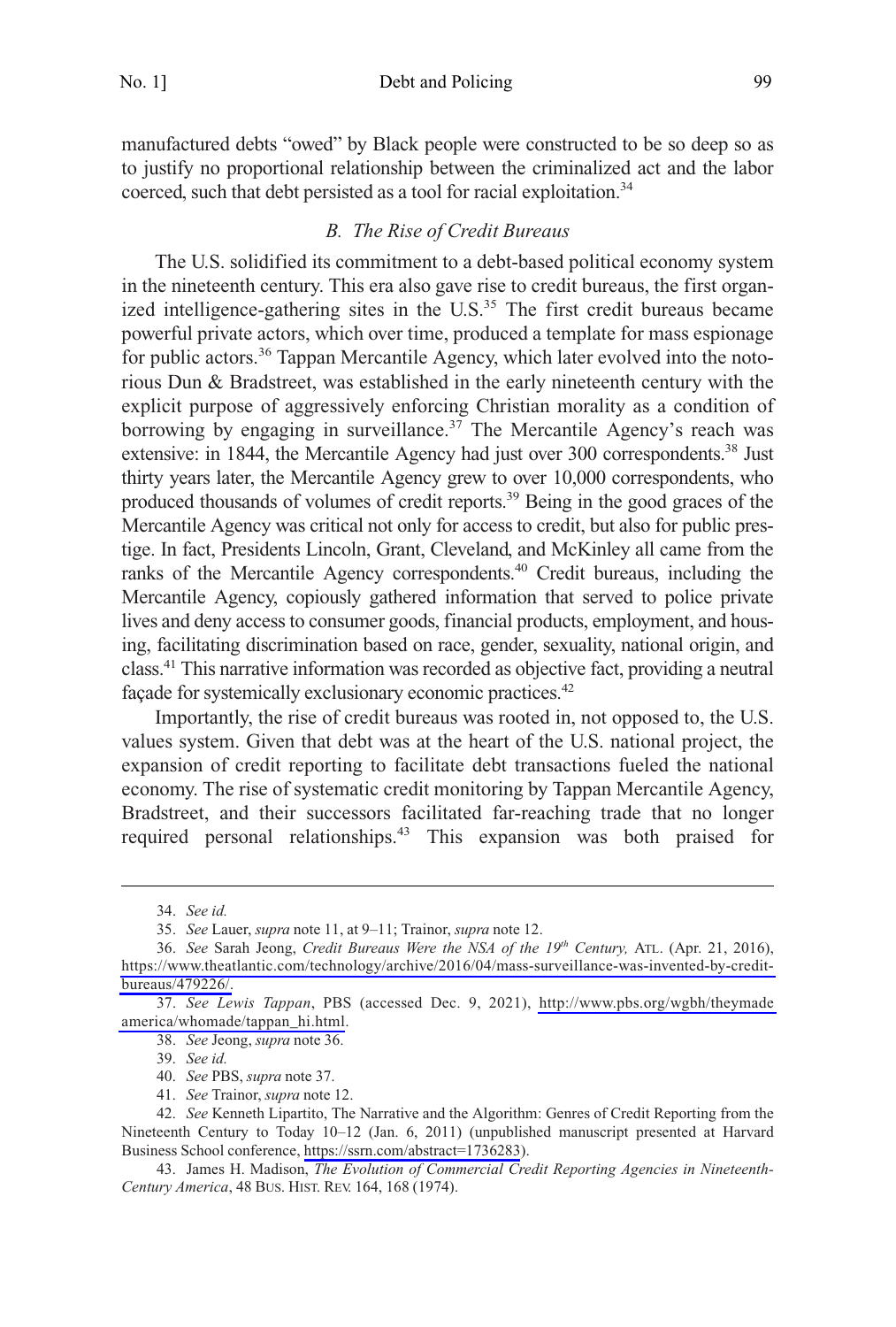<span id="page-7-0"></span>revolutionizing financial services and indicted for developing "an organized system of espionage, which, centered in New York, extend[ed] its ramifications to every city, village, and school district in the Union."<sup>44</sup>

The surveillance practices of credit bureaus became exponentially more damaging through collusion between public- and private-sector policing. Publicprivate surveillance partnerships joined debt-based exploitation, financial banishment, and physical policing into a unified system of control. Examining the rise of this schema helps us understand our current iteration of contemporary credit surveillance.

#### *C. The Rise of Public-Private Partnerships*

The FBI began information-sharing relationships with credit bureaus during World War I, shortly after its establishment in 1908, for the explicit purpose of quashing anti-capitalist movements.<sup>45</sup> At that time, credit bureaus' information repositories dwarfed those of the FBI. J. Edgar Hoover's notorious fingerprinting surveillance program, which created a biometric database of over eleven million Americans by World War II, paled in comparison to the over fifty million personal records credit bureaus held during that same time.<sup>46</sup> In recognition of the mutual surveillance goals of both credit bureaus and law enforcement, in 1937, the Department of Justice entered a formal, monetized agreement to share files with the National Consumer Credit Reporting System.<sup>47</sup>

Cooperation between law enforcement and credit bureaus did not end there. Throughout the 1960s, credit bureaus around the country set aside desks for FBI and police officers who regularly retrieved information from credit bureaus.<sup>48</sup> Notably, this took place during the height of COINTELPRO ("counter-intelligence program"), J. Edgar Hoover's landmark program aimed at quashing social movements of the left.<sup>49</sup> COINTELPRO was initially designed to target groups that explicitly espoused opposition to capitalism, including the Communist Party USA and the Socialist Workers Party.<sup>50</sup> The FBI's insistence that these groups posed a threat to U.S. national security once again reinforced the notion that capitalism and its instruments, including credit and debt, were at the heart of the United States' police power.

COINTELPRO's targets also included the Puerto Rican independence movement, Indigenous movements, the Nation of Islam, the Black Panthers, the

<sup>44.</sup> *Id.* at 169 (quoting journalist George G. Foster, 1854).

*See* Lauer, *supra* note 11, at 179; *see also A Brief History: The Nation Calls, 1908–1923*, FBI. 45. GOV (last visited Dec. 9, 2020), [https://www.fbi.gov/history/brief-history.](https://www.fbi.gov/history/brief-history)

<sup>46.</sup> *See* Lauer, *supra* note 11, at 271.

<sup>47.</sup> *See id.* at 179.

<sup>48.</sup> *See id.* at 180.

*See* Dia Kayyali, *The History of Surveillance and the Black Community*, ELEC. FRONTIER 49. FOUND., <https://www.eff.org/deeplinks/2014/02/history-surveillance-and-black-community>(last visited Dec. 9, 2021).

<sup>50.</sup> Branko Marcetic, *The FBI's Secret War*, Jacobin Mag. (Aug. 2016), [https://www.jacobinmag.](https://www.jacobinmag.com/2016/08/fbi-cointelpro-new-left-panthers-muslim-surveillance) [com/2016/08/fbi-cointelpro-new-left-panthers-muslim-surveillance.](https://www.jacobinmag.com/2016/08/fbi-cointelpro-new-left-panthers-muslim-surveillance)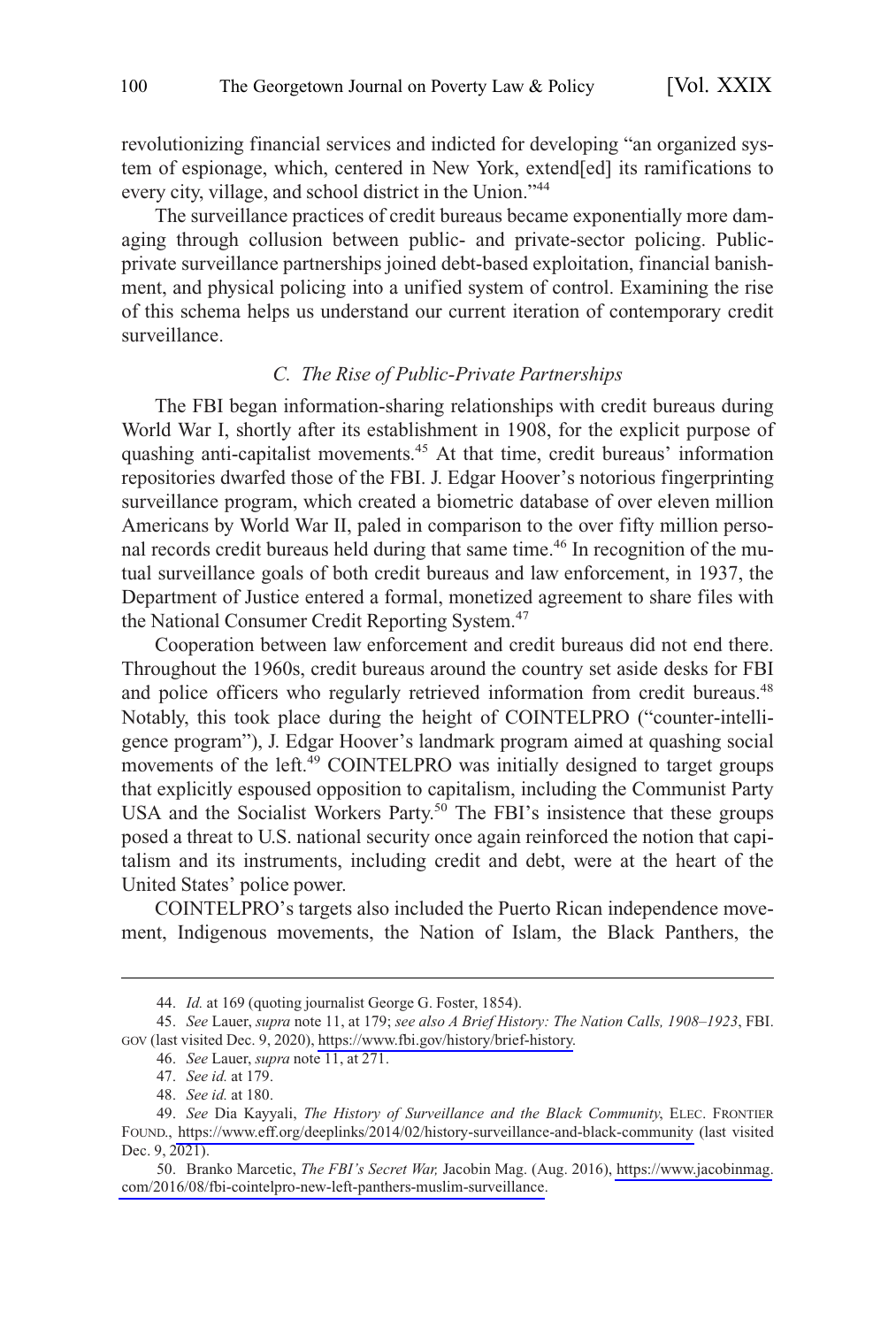<span id="page-8-0"></span>Southern Christian Leadership Conference (SCLC) and Rev. Dr. Martin Luther King, and the Congress of Racial Equality (CORE).<sup>51</sup> These groups were all dedicated to the liberation of Black people, Indigenous people, and colonized people and, as a result, were understood as a threat to the U.S. political order. The FBI sought to destroy these groups by using surveillance to stir conflict. The FBI accessed and exploited private information, including personal financial records that would have been easily accessible to credit bureaus, of group leaders to create strife.<sup>52</sup> The close collaboration between law enforcement and private credit bureaus allowed the FBI access to expansive information about the intimate lives of citizens, which could easily be used to undermine the work and livelihood of those considered dissidents.

Government partnerships with credit bureaus extended beyond law enforcement. The Federal Housing Administration (FHA) relied heavily on credit bureaus to facilitate redlining,<sup>53</sup> allowing the FHA to facilitate and profit from the state-sanctioned banishment of Black families from housing and intergenerational wealth. This systemic denial of home ownership and wealth based on demographic information disseminated by credit bureaus kept generations trapped in neighborhoods disproportionately subject to policing and incarceration, without access to education, healthcare, transportation, and work.<sup>54</sup>

## *D. Challenging Public-Private Surveillance*

Throughout the twentieth century, credit bureaus eagerly shared information with the FBI and other U.S. government agencies, often in the name of patriotism.55 This is indicative not only of the collusion between private and public surveillance but also of the degree to which the U.S. national order relies on debt and control. The civil rights movement challenged that political order and urged the creation of a new political order grounded in Black liberation, the end of institutional racism, and economic justice. As a result, the dangers of public-private credit surveillance partnerships came into political consciousness, and eventually sparked a wave of regulatory reforms.

The tireless work of civil rights activists challenged racially and economically marginalizing financial practices facilitated by credit bureaus. Subsets of both the Civil Rights Movement and Women's Rights Movement focused on access to the conventional market as a critical site of democratic inclusion.56

<sup>51.</sup> *See id.* 

<sup>52.</sup> *See id.* 

<sup>53.</sup> *See* Richard Rothstein, *From Ferguson to Baltimore: The Fruits of Government-Sponsored Segregation,* 24 J. AFFORDABLE HOUS. & CMTY. DEV. L. 205, 207 (2015). Redlining was the Federal Housing Administration's policy of refusing to insure home mortgages for Black families, as well as any homes in the vicinity of Black families.

<sup>54.</sup> *See* Coates, *supra* note 5.

<sup>55.</sup> *See* Lauer, *supra* note 11, at 179.

<sup>56.</sup> *See* Atkinson, *supra* note 33, at 1414.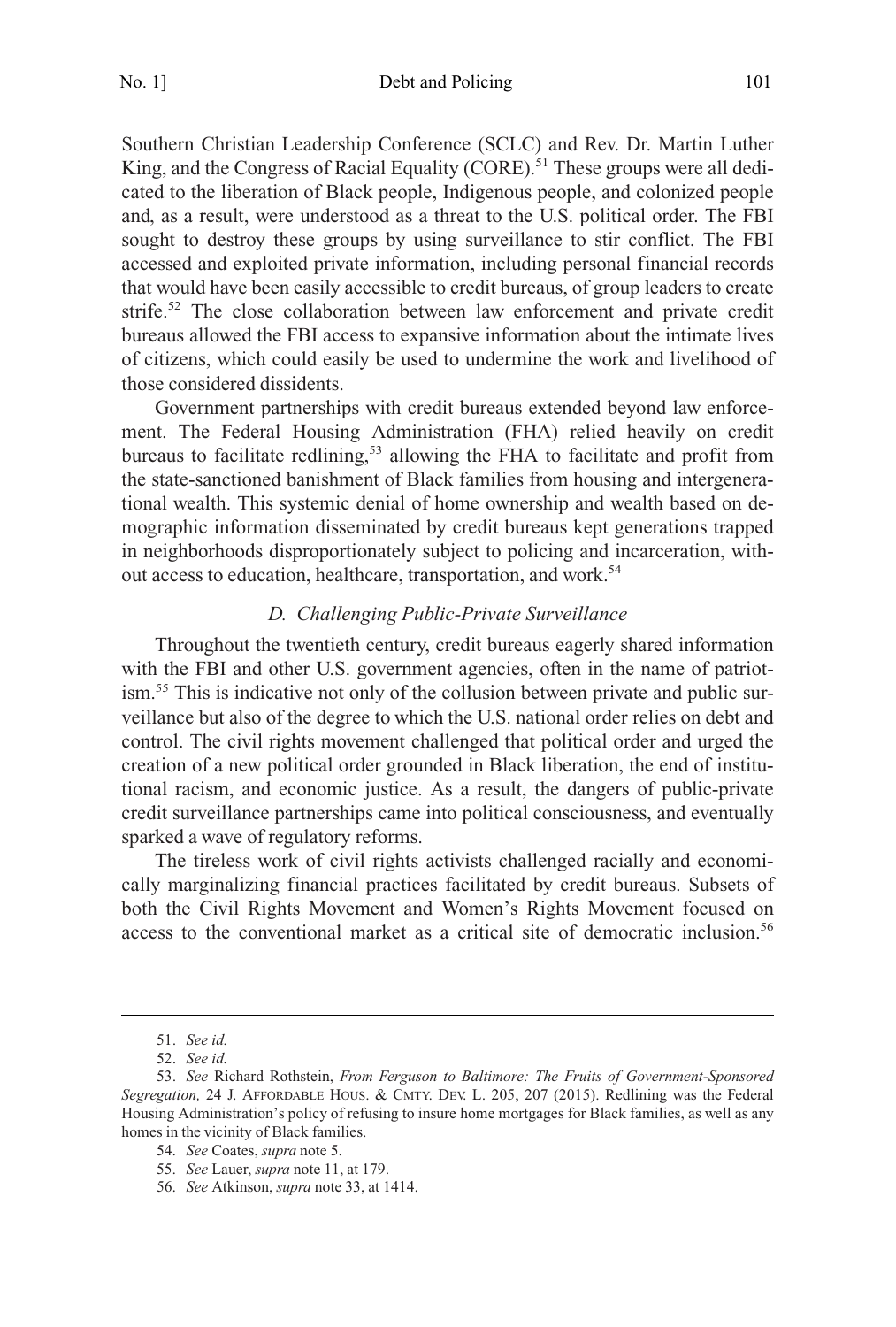Access to credit, or the ability to purchase money in the form of loans, was understood as a defining feature of equality.<sup>57</sup>

The history of equality movements and their relationship to economic justice shaped the policy landscape that followed soon after. One of the first organizations to advocate for access to credit was the National Organization of Women (NOW), co-founded by civil rights activist Rev. Dr. Pauli Murray.<sup>58</sup> However, over time, Murray found that NOW was coopted into primarily serving the interests of professional white women while sidelining women of color.<sup>59</sup> This shift was reflected in the access to credit legislation that followed.

The National Welfare Rights Organization (NWRO) also played a critical role in advocating for economic justice, especially for Black women, including access to credit.60 The NWRO's roots were in the Barry Farm, D.C. tenants' council, and the Band of Angels, led by Lillian Wright and Etta Mae Horn.<sup>61</sup> Wright and Horn partnered with George Wiley, a member of the Congress for Racial Equality to formally create the NWRO.<sup>62</sup> From there, the NWRO grew from a local Barry Farm organizing base to a national organization of approximately 25,000 people credited with introducing economic justice concerns into the Civil Rights Movement.<sup>63</sup> Through direct actions that set the stage for Rev. Dr. Martin Luther King's Poor People's Campaign, the NWRO advocated for both access to welfare and credit.<sup>64</sup>

During that same period, the Johnson administration established the Kerner Commission to investigate the origins of Civil Rights Movement uprisings.<sup>65</sup> The Kerner Commission latched on to their finding that economic injustice and exclusion from the mainstream credit market were a major concern of the Civil Rights Movement and made that the priority for forthcoming policy reform.<sup>66</sup> The Kerner Commission's decision to elevate economic concerns over other major demands of the Civil Rights Movement created the conditions for access to credit reform that failed to address racial justice concerns.

<sup>57.</sup> *Id.* at 1419.

<sup>58.</sup> *Id.* at 1424 (on NOW's leadership role in raising access to credit as a gender justice issue).

<sup>59.</sup> Kathryn Schulz, The Many Lives of Pauli Murray, NEW YORKER (Apr.17, 2017), [https://www.](https://www.newyorker.com/magazine/2017/04/17/the-many-lives-of-pauli-murray) [newyorker.com/magazine/2017/04/17/the-many-lives-of-pauli-murray.](https://www.newyorker.com/magazine/2017/04/17/the-many-lives-of-pauli-murray)

<sup>60.</sup> *See* ANNE FLEMING, CITY OF DEBTORS: A CENTURY OF FRINGE FINANCE 213 (2018); Felicia Kornbluh, *To Fulfill Their "Rightly Needs": Consumerism and the National Welfare Rights Movement*, 69 Radical Hist. Rev. 77, 82 (1997).

*See* Sarah Shoenfeld, *The History and Evolution of Anacostia's Barry Farm*, D.C. POLICY 61. CENTER,<https://www.dcpolicycenter.org/publications/barry-farm-anacostia-history/>(last visited Dec. 9, 2021).

*See* Marya McQuirter, *2 September 1968 & Remembering 1st National Welfare Rights*  62. *Convention*, DC1968 PROJECT (Sept. 3, 2018), [https://www.dc1968project.com/blog/2018/9/3/2](https://www.dc1968project.com/blog/2018/9/3/2-september-1968-remembering-1st-national-elfare-rights-convention)  [september-1968-remembering-1st-national-elfare-rights-convention](https://www.dc1968project.com/blog/2018/9/3/2-september-1968-remembering-1st-national-elfare-rights-convention).

<sup>63.</sup> *See* Shoenfeld, *supra* note 61.

<sup>64.</sup> *See id.* 

<sup>65.</sup> *See* Atkinson, *supra* note 33, at 1420–21.

<sup>66.</sup> *See id.* at 1421.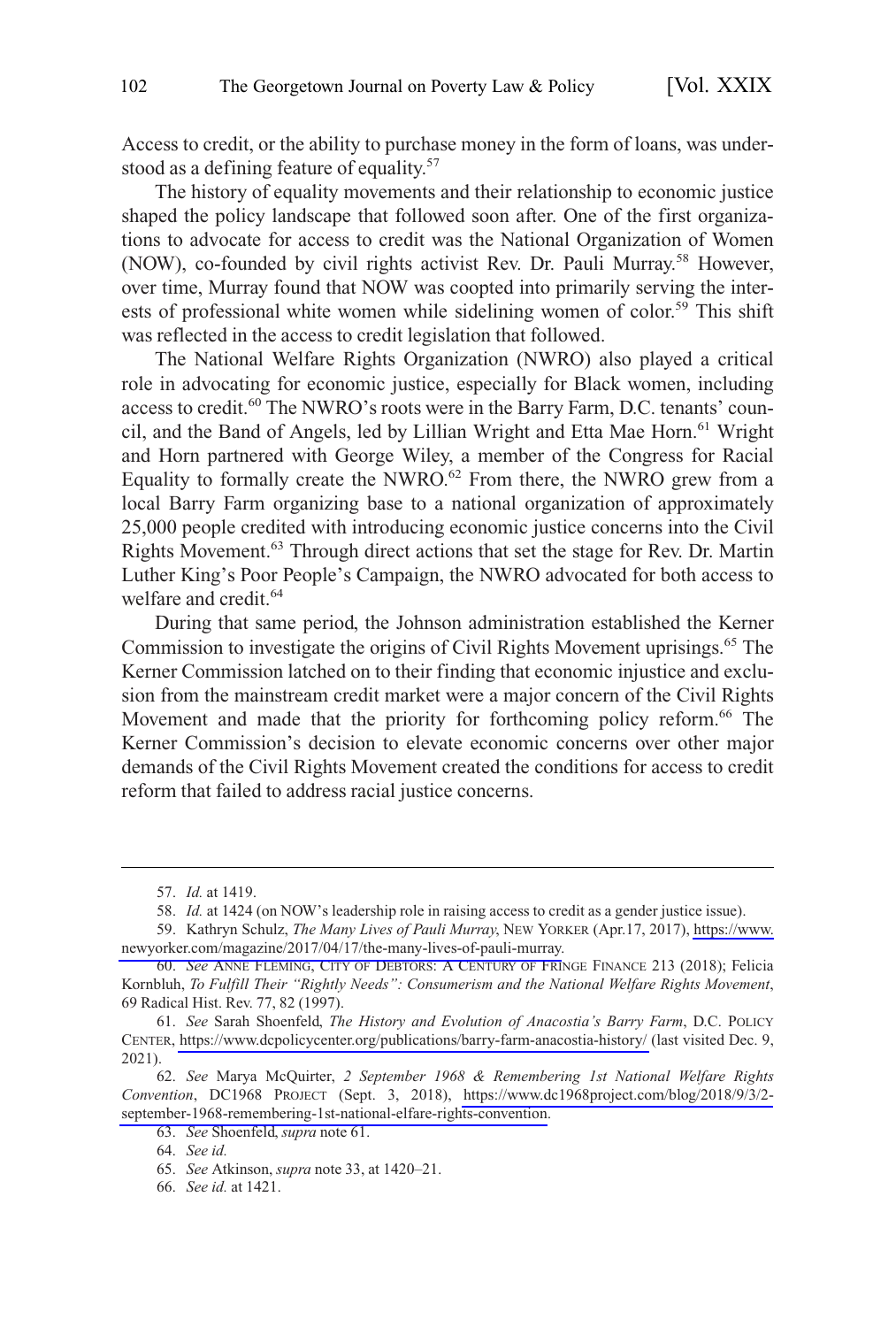#### *E. Introduction of Regulation*

<span id="page-10-0"></span>Following the Civil Rights Movement, Congress passed a series of federal reforms that purported to address the harms of credit surveillance. The reforms extended critical rights to consumers and banned discriminatory provisions that had long kept Black people banished from economic participation. However, the reforms were merely reforms: they established a regulatory regime to make access to the debt- and surveillance-based market "fair" rather than address debt and surveillance as a root of race-based marginalization.

Congress began to examine the activities of credit bureaus and their collusion with law enforcement in the late 1960's. During that time, policymakers became concerned with the lack of oversight over credit bureaus that could use new digital technology to easily aggregate and permanently store personal information.<sup>67</sup> In response, the Fair Credit Reporting Act (FCRA) created a regulatory regime designed to protect consumer privacy by curbing credit reporting abuses. FCRA required that credit bureaus make personal files accessible to consumers, created a dispute process, mandated the expungement of data on race, sexuality, and disability, compelled credit bureaus to delete negative reported information after a certain period of time, and limited access to credit reports to parties with "a legitimate business need for the information in connection with a business transaction with the consumer."<sup>68</sup>

While FCRA's consumer protections represented a shift away from the unregulated behavior of credit bureaus that characterized over half of the twentieth century, they failed to address the historic perils of credit surveillance. FCRA implemented safeguards to manage which data could be reported and to whom but did little to reign in the longstanding surveillance apparatus of credit bureaus. It did not change the debt-based nature of the U.S. political economy, and as such, did little to curtail the need for credit bureaus.

In addition to FCRA's regulatory regime, Congress passed a series of laws to increase fair access to the debt market. The 1968 Fair Housing Act (FHA) implemented key anti-discrimination provisions in mortgage lending, which were further extended to lending generally by the Equal Credit Opportunity Act (ECOA).69 However, Congress' ambivalence about extending equal credit to Black people was reflected even in the process of passing ECOA, which first only extended equal borrowing rights to women and only two years later protected borrowers from racial discrimination in borrowing.<sup>70</sup> Shortly afterward, Congress passed the Community Reinvestment Act (CRA), which effectively mandated that mainstream financial institutions extend lending to Black borrowers.<sup>71</sup>

<sup>67.</sup> *See* Trainor, *supra* note 12.

<sup>68.</sup> *See id.*; Lauer, *supra* note 11, at 261 (quoting the Fair Credit Reporting Act).

<sup>69.</sup> *See* Fair Housing Act, 42 U.S.C.A. § 3604 (1988) (originally passed in 1968); Mikella Hurley and Julius Adebayo, *Credit Scoring in the Era of Big Data*, 18 YALE J. L. & TECH. 148, 190 (2016) (on the key provisions of ECOA).

<sup>70.</sup> *See* Atkinson, *supra* note 33, at 1430.

<sup>71.</sup> *See* Appel et al., *supra* note 2, at 14.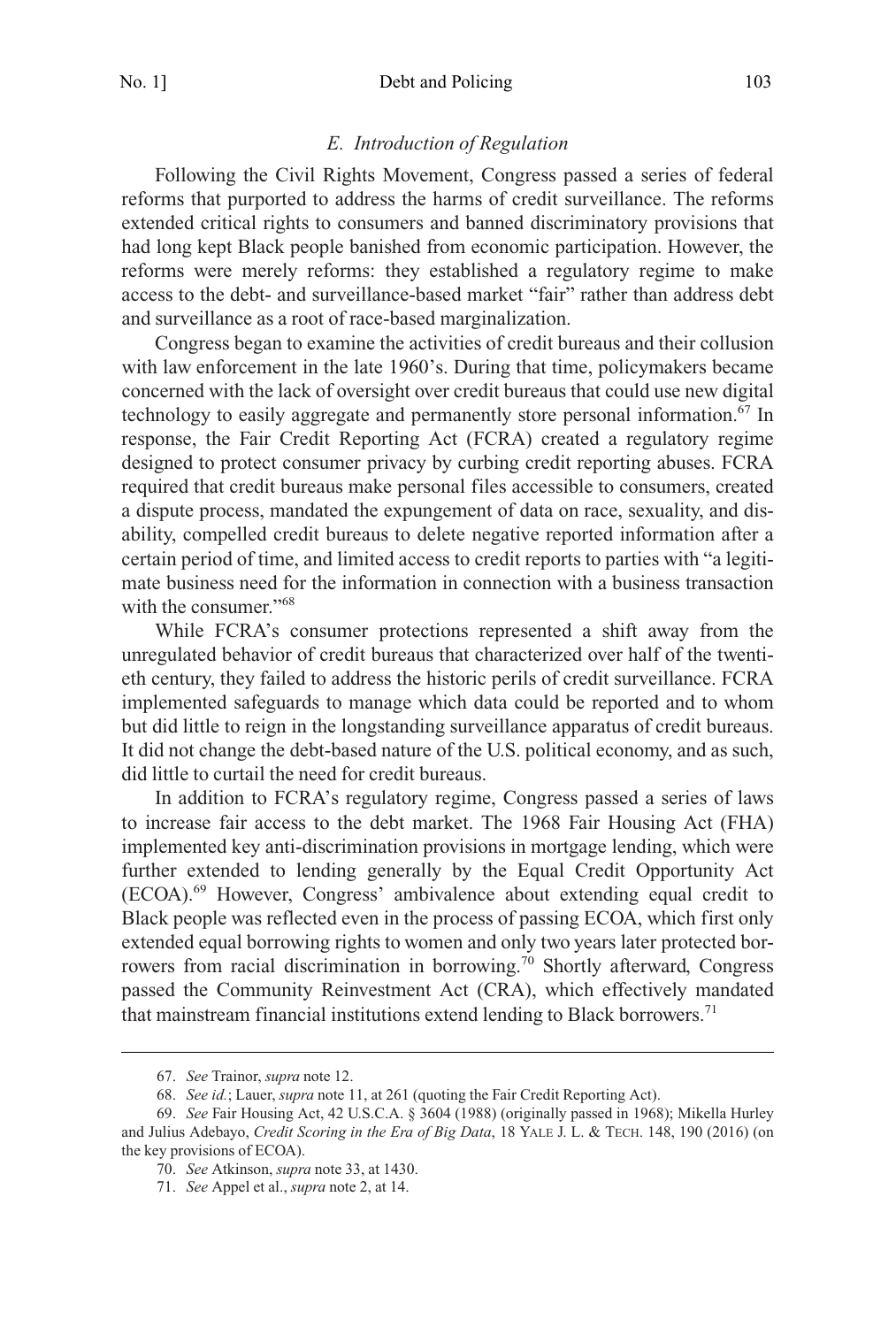<span id="page-11-0"></span>By increasing access to the debt market without radically curtailing credit reporting, the FHA, ECOA, and CRA gave license to engage in subprime lending and other predatory inclusion practices.72 However, Congress did so exclusively by subverting the language of civil rights by bifurcating the twin concepts of credit and debt.73 In her article, *Borrowing Equality*, Abbye Atkinson writes that:

Although, as an essential matter, Congress could have reasonably passed the Equal *Debt* Opportunity Act instead of the Equal *Credit*  Opportunity Act, the classification of democratized financial obligation as "credit" in the first instance has at least two important consequences. First, the classification is politically expedient because it permits regulators to draw consumers' eyes to the shiny front door and away from the worrisome state of the foundation, to government officials' political benefit. Second, focusing on the reverie of "credit" while keeping "debt" as a mere afterthought draws marginalized people into the dream of financed equality while conveniently situating the resulting lack of any meaningful social change on them as well.<sup>74</sup>

The bifurcation of debt and credit not only failed to meaningfully include Black people who had historically been excluded from mainstream capital markets as Atkinson indicates, but also provided cover for exploitative predatory lending practices. The explosion of credit participation opened the floodgates for the rise of subprime lending. This predatory inclusion—racially exploitative proliferation of deregulated debt products–by mainstream financial institutions only augmented demand for credit surveillance, amplifying the power of credit bureaus.

## *F. Financialization of the Welfare State*

The neoliberal order that developed in the 1970's ushered in the contemporary credit reporting and surveillance landscape. Though new regulation sought to diminish the power of credit bureaus, the overall trend towards financialization only increased their utility. Neoliberal leaders viewed people, relationships, and society in financial terms, promoting deregulated finance as a solution to social problems.<sup>75</sup> Although neoliberal theories champion small-government deregulation, neoliberal practices rely heavily on government institutions.<sup>76</sup>

<sup>72.</sup> *See* KEEANGA-YAMAHTTA TAYLOR, RACE FOR PROFIT: HOW BANKS AND THE REAL ESTATE INDUSTRY UNDERMINED BLACK HOMEOWNERSHIP 6 (2019) (discussion of predatory inclusion as HUD's housing policy beginning in the 1970s); *see id.* at 14.

<sup>73.</sup> *See* Atkinson, *supra* note 33, at 1446.

<sup>74.</sup> *See id.* at 1459.

*See* Samuel Aber, *Neoliberalism: An LPE Reading List and Introduction*, LPE Project, 5–7 75. (2020), <https://lpeproject.org/wp-content/uploads/2020/07/Neoliberalism-Primer.pdf>; APPEL ET AL, *supra* note 2, at 13.

<sup>76.</sup> *See* David Singh Grewal and Jedediah Purdy, *Introduction: Law and Neoliberalism*, 77 L. & CONTEMP. PROBS. 1, 9 (2014).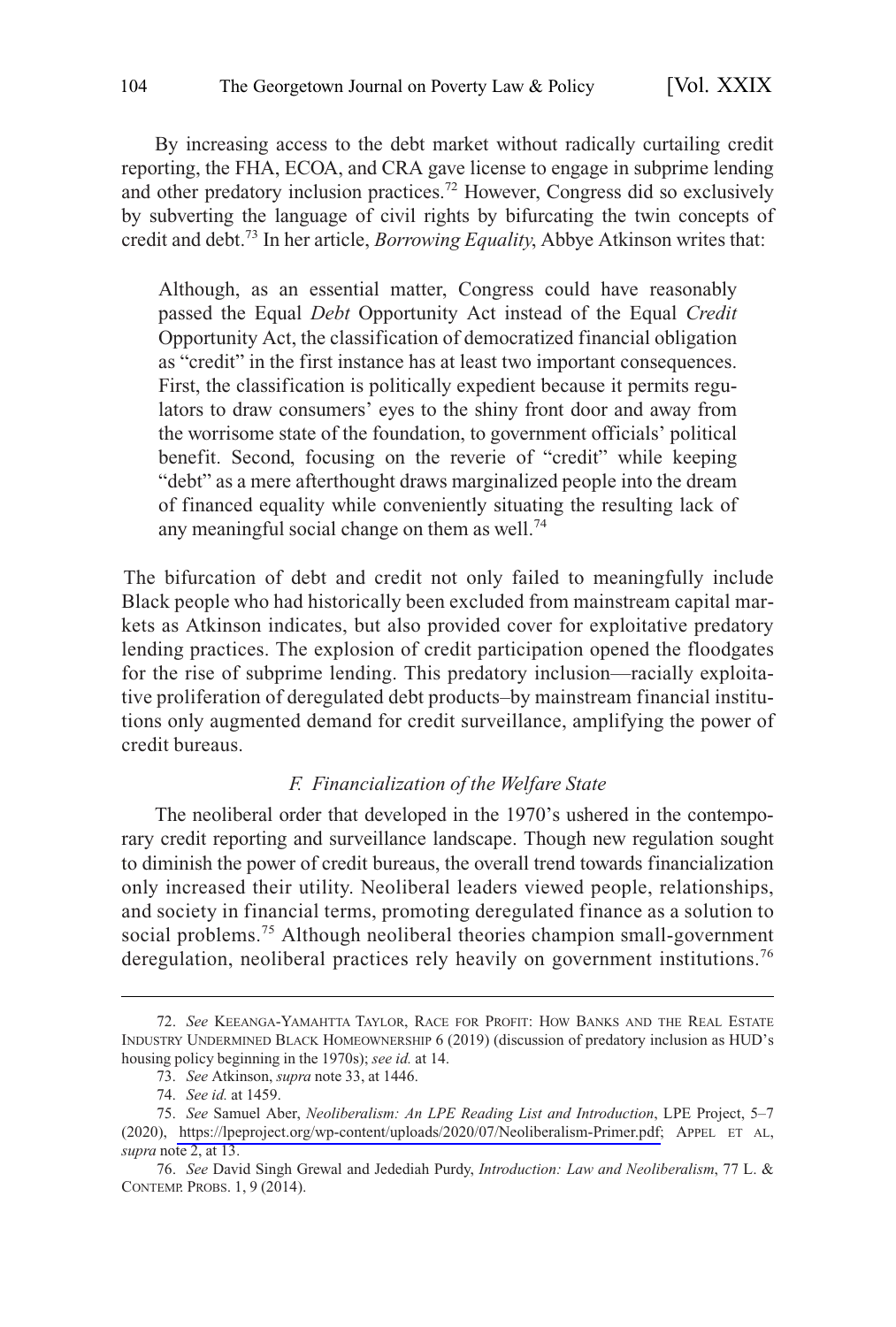Consequentially, predatory inclusion became a cornerstone of government welfare policy.<sup>77</sup>

The neoliberal approach to welfare champions "access to credit," or the right to be a debtor, as a financial answer to social problems steeped in race-based economic injustice. This approach shifted the burden of social provision from the state to individuals. When wages stagnated in the 1970's, Black people were disproportionately harmed.<sup>78</sup> As a response, the government, under the guise of inclusion, deregulated credit, shifting the burden of institutional financial failure to individuals.79 Soon after, the Reagan administration implemented austerity policies that slashed public benefits, forcing families to take on more debt.<sup>80</sup> This continued under the Clinton administration's "welfare-to-work" agenda that pushed people off welfare and into survival debt to supplement sub-living wages and to access higher education.<sup>81</sup> The perverse neoliberal representation of capitalism, a system of control and exclusion, as a system of freedom and inclusion, remains the life-threatening logic of social provision today.82

The replacement of publicly funded social programs with debt-based provisioning was a political response as well as an economic strategy. Debt was explicitly used as a tool of repression against political dissidents.<sup>83</sup> For example, during his tenure as Governor of California, Reagan, in response to student uprisings against the Vietnam War, issued a ten percent funding cut to the University of California system, forcing students to pay newly instituted tuition.<sup>84</sup> Reagan's decision to abdicate government responsibility for higher education funding undermined growing Black, Indigenous, and immigrant political power by systemically barring Black, Indigenous, and immigrant students from accessing the university system by saddling them with debt, which remains the case today.<sup>85</sup>

The resurgence of debt as a tool of repression was especially striking in the criminal punishment system. The Civil Rights Movement uprisings challenged the well-established U.S. political order rooted in racial subordination. The political establishment, threatened by the growing power of political dissidents, sought to maintain the status quo by bolstering the increasingly retributive criminal

<sup>77.</sup> *See, e.g.*, TAYLOR, *supra* note 72, at 3–4 (discussion of predatory inclusion as HUD's housing policy beginning in the 1970s).

*See* ANGELA HANKS ET AL., SYSTEMIC INEQUALITY: HOW AMERICA'S STRUCTURAL RACISM 78. HELPED CREATE THE BLACK-WHITE WEALTH GAP 17 (2018), [https://www.americanprogress.org/issues/](https://www.americanprogress.org/issues/race/reports/2018/02/21/447051/systematic-inequality/)  [race/reports/2018/02/21/447051/systematic-inequality/](https://www.americanprogress.org/issues/race/reports/2018/02/21/447051/systematic-inequality/) (explaining that Black people were most harshly impacted by wage stagnation).

<sup>79.</sup> Abbye Atkinson, *Rethinking Credit as Social Provision*, 71 STAN. L. REV. 1093, 1138 (2019).

<sup>80.</sup> *Id.* at 1140–42.

<sup>81.</sup> *Id.* at 1140–44.

<sup>82.</sup> *See* GRAEBER, *supra* note 6, at 381 (characterizing capitalism as a system of power and exclusion).

*See, e.g.*, Amy Czulada, *Debt is a Tool of Oppression*, THE HILL (May 15, 2021), [https://](https://thehill.com/opinion/finance/553643-debt-is-a-tool-of-oppression)  83. [thehill.com/opinion/finance/553643-debt-is-a-tool-of-oppression.](https://thehill.com/opinion/finance/553643-debt-is-a-tool-of-oppression)

<sup>84.</sup> *See id.* 

<sup>85.</sup> *See id.*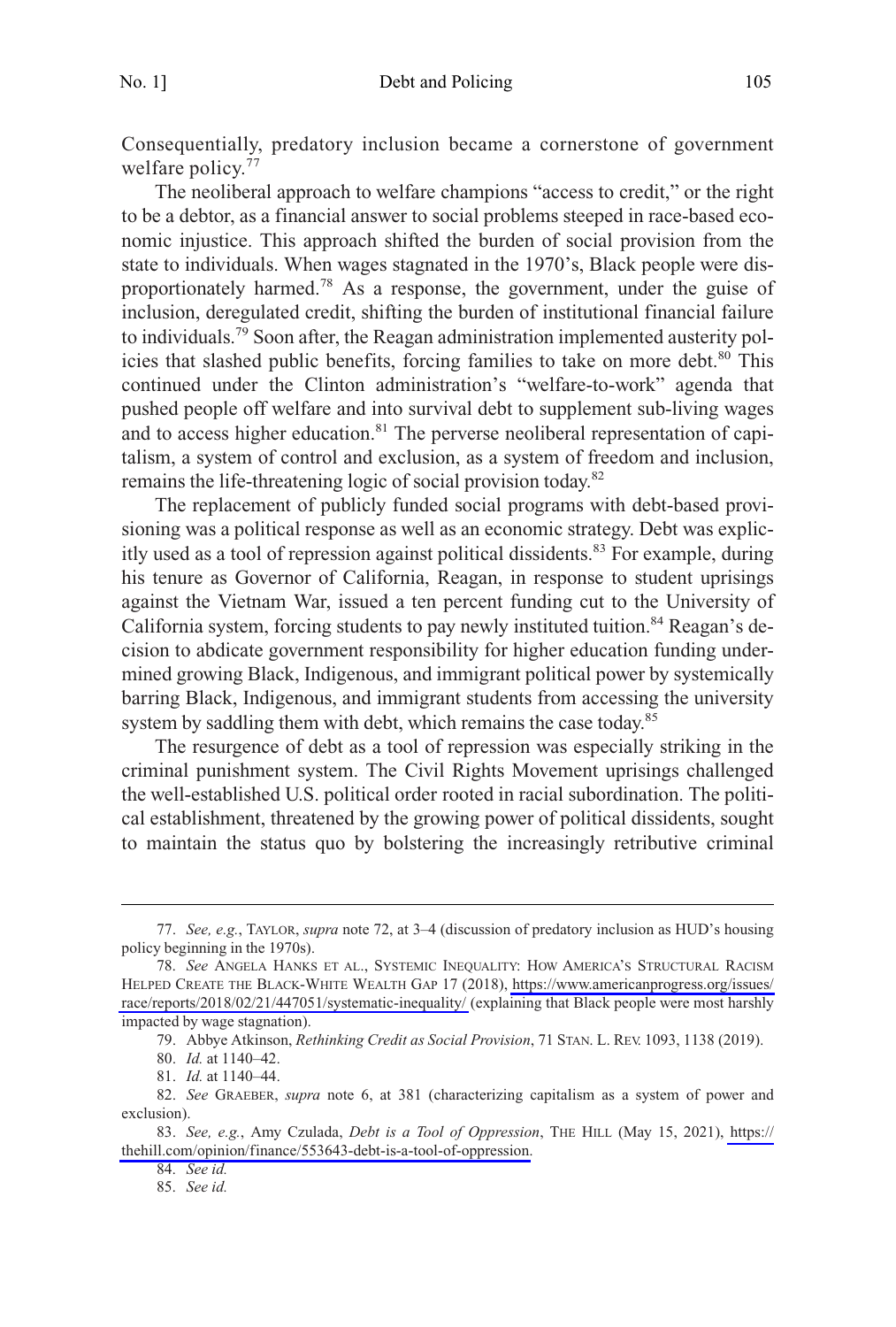<span id="page-13-0"></span>punishment system.86 The implementation of punitive policies, including truth in sentencing, mandatory minimums, and three strikes, drove the rise of mass incarceration, which was especially geared at punishing Black people.87

Mass incarceration brought with it the explosion of punishment debt resulting from bail, fines, and fees.<sup>88</sup> The expanding use of the punishment system as a response to social problems strained state and local budgets.89 Jurisdictions across the U.S. responded by imposing excessive bail, fines, and fees, shifting the burden of punishment from the state to the individual.90 The debt incurred by individuals to pay for their involvement in the criminal punishment system financed expenses both within and outside of the criminal punishment system, while also bolstering the role of debt as a system of control that operates in tandem with policing.<sup>91</sup>

The expansion of survival debt as a response to social problems only bolstered the credit reporting and surveillance industry. Neoliberal policy provides free reign for existing racial and economic inequalities to reproduce, and "is therefore perfectly compatible with and often committed to, racial exploitation, discrimination, and "traditional" conservative views about gender and family structure.<sup>"92</sup> Credit reporting, under the pretext of increasing digitalization and algorithmic neutrality, amplifies neoliberalism's exacerbation of racialized oppression. It supplies a scientific management rationalization for subprime financial products, making it more expensive for marginalized people to access money.<sup>93</sup> This perpetuates negative credit reporting, keeping marginalized people locked out of homes, jobs, access to transportation, healthcare, and education, and locked into systems of state control.

#### III. PUBLIC-PRIVATE PARTNERSHIPS REDUX

In the wake of neoliberalism, the credit reporting industry not only consolidated its power as the facilitator of debt-based welfare policy, but also reinvented its role as a private apparatus of policing bureaucracies. The contemporary landscape of credit reporting and surveillance has seen the proliferation of data collection by private corporations unbound by public regulations for the purpose of policing. This reality is the product of increased consolidation and algorithmic standardization of credit reporting, the coerced production of "alternative data," and the deregulation of private surveillance for public-sector use.

90. *Id.* 

<sup>86.</sup> Karin D. Martin et al., *Shackled to Debt: Criminal Justice Financial Obligations and the Barriers to Re-Entry They Create*, 4 EXEC. SESSION ON CMTY. CORRS. 1, 3–4 (Jan. 2017).

<sup>87.</sup> *Id.* at 3.

<sup>88.</sup> *Id.* at 4–5; *see also* Neil L. Sobol, *Charging the Poor: Criminal Justice Debt & Modern-Day Debtors' Prisons*, 75 MD. L. REV. 486, 508 (2016).

<sup>89.</sup> *See* Sobol, *supra* note 88, at 509 (explaining that increasing incarceration rates strain state and local budgets).

<sup>91.</sup> *Id.* at 509 (explaining that criminal system fines and fees help finance government spending within and outside of the criminal system).

<sup>92.</sup> Aber, *supra* note 75, at 7.

<sup>93.</sup> *See* STRIKE DEBT/OCCUPY WALL STREET, *supra* note 2, at 59.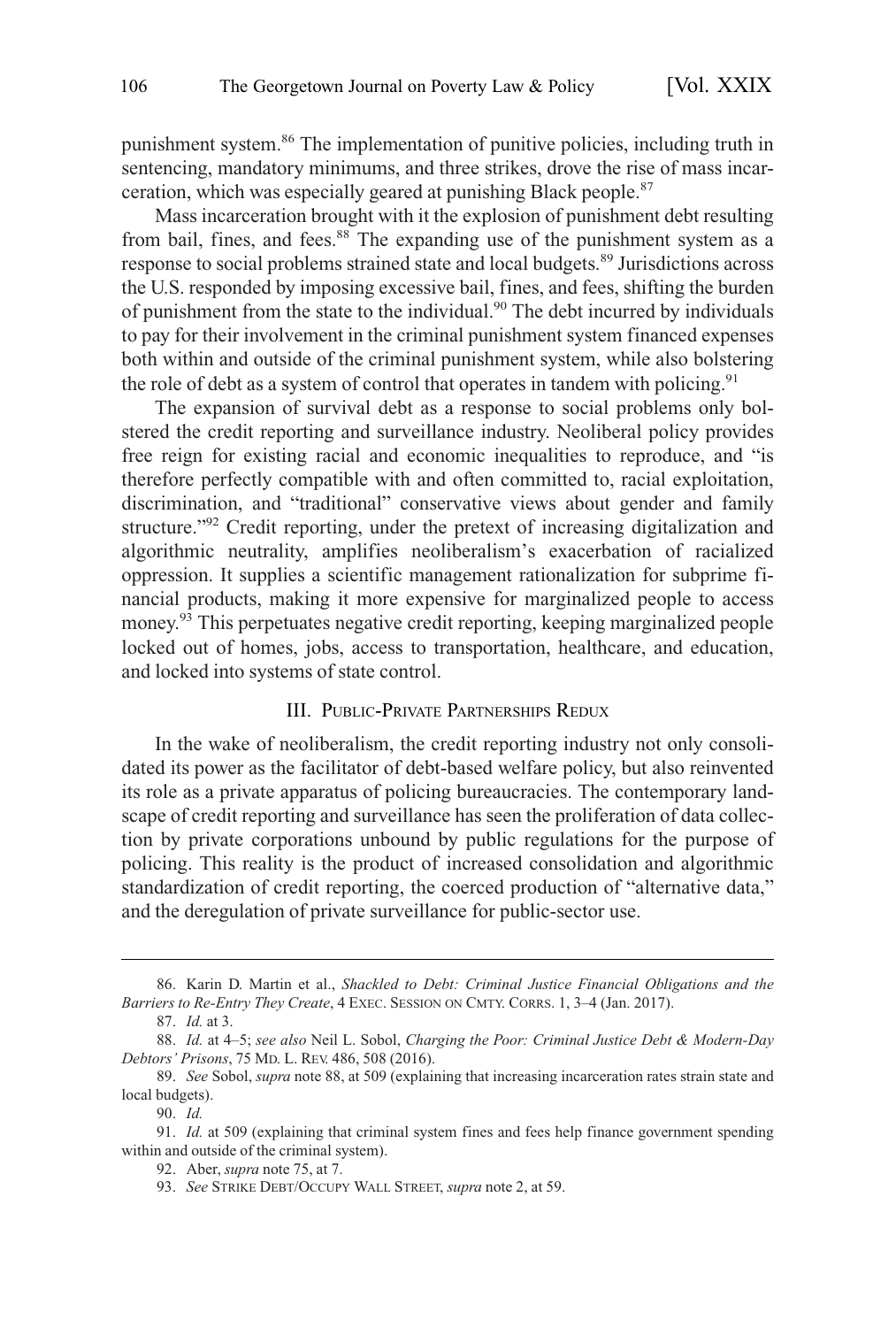## *A. Consolidation of Credit Bureaus and the Rise of Credit Scoring*

<span id="page-14-0"></span>The public scrutiny that credit bureaus faced during the rise of FCRA did little to deter them from consolidating their power. Under the reign of neoliberalism, people, not corporations, became the subjects of heightened policing. Deregulation of the finance industry allowed major credit bureaus to consolidate under new names, leading to a speedy recovery from legislation intended to curtail their power.<sup>94</sup>

The rise of computing allowed credit bureaus to centralize their information repositories, making full individual financial portraits easily accessible. The consolidation of credit bureaus into three major companies (now known as Equifax, Experian, and TransUnion), all of which retained centralized, national databases, created the conditions for the rise of credit scores. Fair, Isaac, and Company created an industry-standard credit-scoring algorithm, the FICO score, which purported to assess the financial precarity of individuals.<sup>95</sup>

Credit scoring gave the private surveillance industry new wind, creating a metric by which people could easily understand themselves as financial beings, wherein creditworthiness is a measure of worthiness more generally, a key to financialization of the welfare state.<sup>96</sup> The algorithmic standardization of creditworthiness became a black-box proxy for character that would follow individuals everywhere. Credit bureaus, now full data brokerages, maintain scores including "medication adherence score, health risk score, consumer profitability score, job security score, collection and recovery score, frailty score, energy people meter score. . .youth delinquency score, fraud score, casino gaming propensity score," all of which fall outside of FCRA protections.<sup>97</sup> The Strike Debt/Occupy Wall Street collective explains that:

Having a credit score is like having a tattoo of a barcode on your forehead, and the tattoo artist is like a consumer reporting agency (CRA). It's actually perverse—we all agree to be watched, located, defined, classified and evaluated. And if we don't? Financial banishment we're thrown to the credit wolves and loan sharks.<sup>98</sup>

<sup>94.</sup> *See* Trainor, *supra* note 12.

<sup>95.</sup> *See id.*; Tamara K. Nopper, *Digital Character in "The Scored Society": FICO, Social Networks, and Competing Measures of Creditworthiness, in* Captivating Technology: Race, Carceral Technoscience, and Liberatory Imagination in Everyday Life 170, 171 (Ruha Benjamin ed., 2019).

*See* Lauer, *supra* note 11, at 16 (explaining the rise of credit scores as a "vital personal 96. statistic"); *see also* Susan K. Urahn, et al., *The Complex Story of American Debt*, PEW CHARITABLE TRS. 1, 8 (July 2015) (explaining that debt and creditworthiness has become a measure of general social judgment, where "although most Americans consider debt a necessity in their own lives, they view it as a negative force in the lives of others"), https://www.pewtrusts.org/~[/media/assets/2015/07/reach-of-debt](https://www.pewtrusts.org/~/media/assets/2015/07/reach-of-debt-report_artfinal.pdf)[report\\_artfinal.pdf.](https://www.pewtrusts.org/~/media/assets/2015/07/reach-of-debt-report_artfinal.pdf)

<sup>97.</sup> Bernard E. Harcourt, EXPOSED: DESIRE AND DISOBEDIENCE IN THE DIGITAL AGE 205 (2015) (quoting Pam Dixon & Robert Gellman, *The Scoring of America: How Secret Consumer Scores Threaten Your Privacy and Your Future*, WORLD PRIVACY FORUM (Apr. 2, 2014), [http://www.](http://www.worldprivacyforum.org/wp-content/uploads/2014/04/WPF_Scoring_of_America_April2014_fs.pdf) [worldprivacyforum.org/wp-content/uploads/2014/04/WPF\\_Scoring\\_of\\_America\\_April2014\\_fs.pdf\)](http://www.worldprivacyforum.org/wp-content/uploads/2014/04/WPF_Scoring_of_America_April2014_fs.pdf).

<sup>98.</sup> STRIKE DEBT/OCCUPY WALL STREET, *supra* note 2, at 3.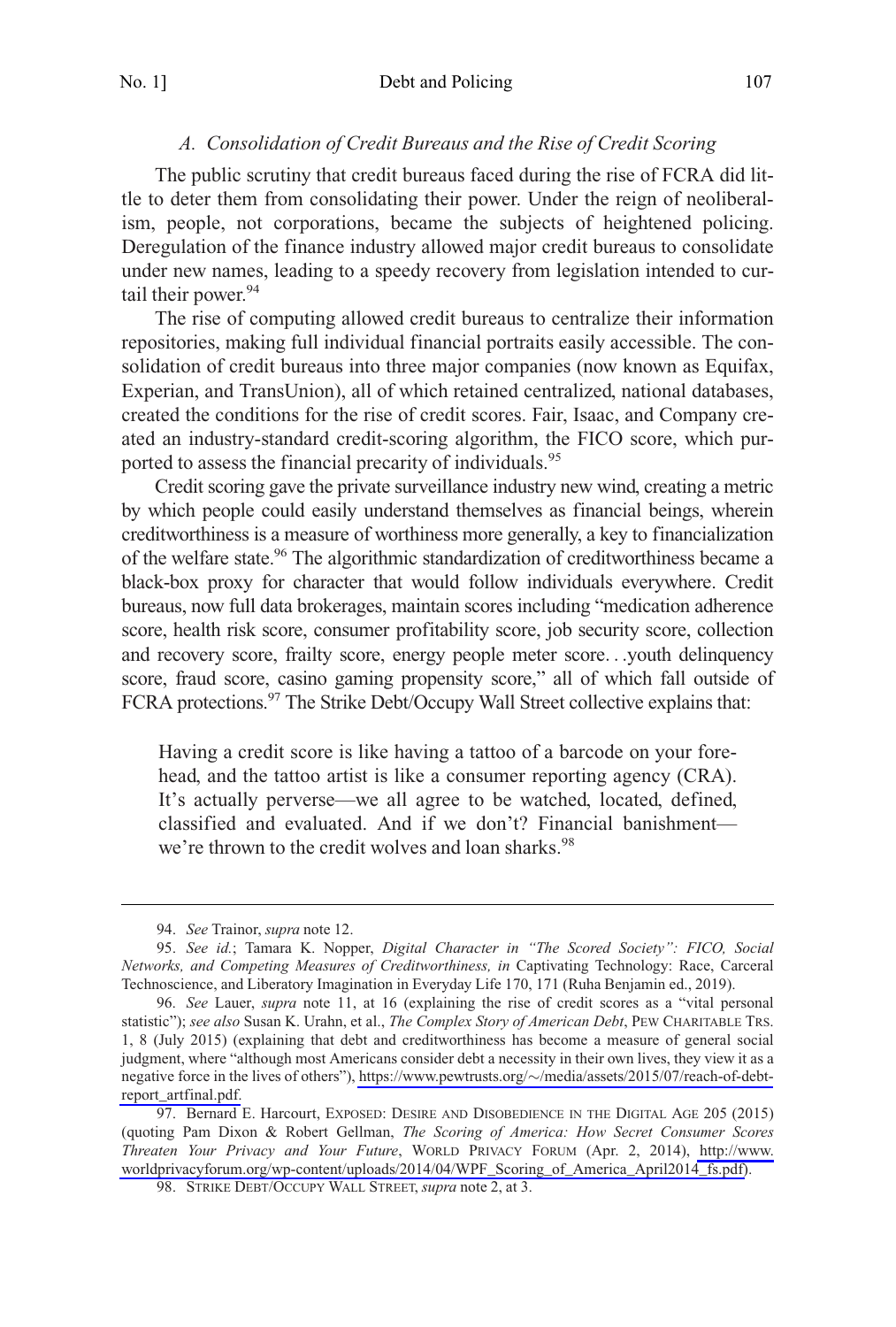<span id="page-15-0"></span>The state-reinforced policy of letting opaque credit scores, not personhood, determine access to housing, transportation, healthcare, employment, and money itself allows credit to continue to serve as a policing mechanism that keeps people locked into conditions rooted in the United States' history of white supremacy.<sup>99</sup>

### *B. Alternative Data*

The reign of credit visibility has banished the "credit invisible," the 20% of Americans, disproportionately Black, Latinx, and immigrants, deemed unscorable due to (often coerced) lack of participation in the mainstream debt economy.<sup>100</sup> Given the financialization of welfare, credit invisibility forces a cycle of exclusion from necessary economic resources, housing, transportation, and telecommunication.101 The U.S. neoliberal order again answered this social problem with further financial deregulation that gave rise to the fintech sector.

The fintech sector consists of financial institutions that engage in credit scoring using "alternative data"—that is, data unreportable under FCRA—under the guise of generously serving the credit invisible and economically underserved, who are overwhelmingly Black and Latinx.<sup>102</sup> This data includes records of bank account transactions, rental and utility payments, subprime credit and payday loan history, educational and occupational attainment, social media usage, friends and family network information, and web browser history, all of which reflect back discriminatory conditions.<sup>103</sup> Fintech companies, like credit bureaus, often gather data without knowing consent.<sup>104</sup> Ultimately, the data gathered, riddled with proxies for race, is used to determine who can access money at what cost, further entrenching racial disparities in access to wealth.<sup>105</sup>

*See generally* Chi Chi Wu, *Past Imperfect: How Credit Scores and Other Analytics "Bake In"*  99. *and Perpetuate Past Discrimination*, NAT'L CONSUMER L. CTR. 1, 2 (May 2016), [https://www.nclc.org/](https://www.nclc.org/images/pdf/credit_discrimination/Past_Imperfect050616.pdf)  [images/pdf/credit\\_discrimination/Past\\_Imperfect050616.pdf](https://www.nclc.org/images/pdf/credit_discrimination/Past_Imperfect050616.pdf).

*See* Tamara K. Nopper, *Alternative Data and the Future of Credit Scoring*, DATA FOR 100. PROGRESS 1, 3 (August 2020),<https://filesforprogress.org/pdfs/alternative-data-future-credit-scoring.pdf> (providing that 20% of people in the U.S., disproportionately Black and Latinx, are credit invisible); *see also* Angel Padilla & Alicia Atkinson, *The Use (and Overuse) of Credit History*, NAT'L IMMIGR. LAW CTR. 1, 2 (August 2014), [https://www.nilc.org/wp-content/uploads/2015/11/Credit-Use-and-Overuse-](https://www.nilc.org/wp-content/uploads/2015/11/Credit-Use-and-Overuse-NILC-CFED-2014-08.pdf)[NILC-CFED-2014-08.pdf \(](https://www.nilc.org/wp-content/uploads/2015/11/Credit-Use-and-Overuse-NILC-CFED-2014-08.pdf)on immigrant credit invisibility).

<sup>101.</sup> *Examining the Use of Alt. Data in Underwriting and Credit Scoring to Expand Access to Credit: Hearing Before the H. Comm. on Fin. Serv. Task Force on Fin. Tech.* 116th Cong. 3 (2019) (statement of Chi Chi Wu, Att'y, Nat'l Consumer L. Ctr.).

<sup>102.</sup> *See* Nopper, *supra* note 95, at 180.

<sup>103.</sup> *See* Nopper, *supra* note 100, at 6.

<sup>104.</sup> *See id.* at 8–9.

<sup>105.</sup> *See, e.g.*, RELMAN COLFAX PLLC, FAIR LENDING MONITORSHIP OF UPSTART NETWORK'S LENDING MODEL 4 (Apr. 14, 2021), [https://www.relmanlaw.com/media/cases/1088\\_Upstart](https://www.relmanlaw.com/media/cases/1088_Upstart%20Initial%20Report%20-%20Final.pdf)%20Initial% 20Report%20-%[20Final.pdf](https://www.relmanlaw.com/media/cases/1088_Upstart%20Initial%20Report%20-%20Final.pdf) ("The opacity of automated credit decision-making means that where discrimination is occurring, it can be harder for consumers to detect, and therefore harder to challenge. The sheer number of variables used in some AI/ML algorithms increases the risk that variables that proxy for protected class status will be included, and even absent proxies, facially neutral models can exacerbate disparate impact adverse to historically disadvantaged groups.").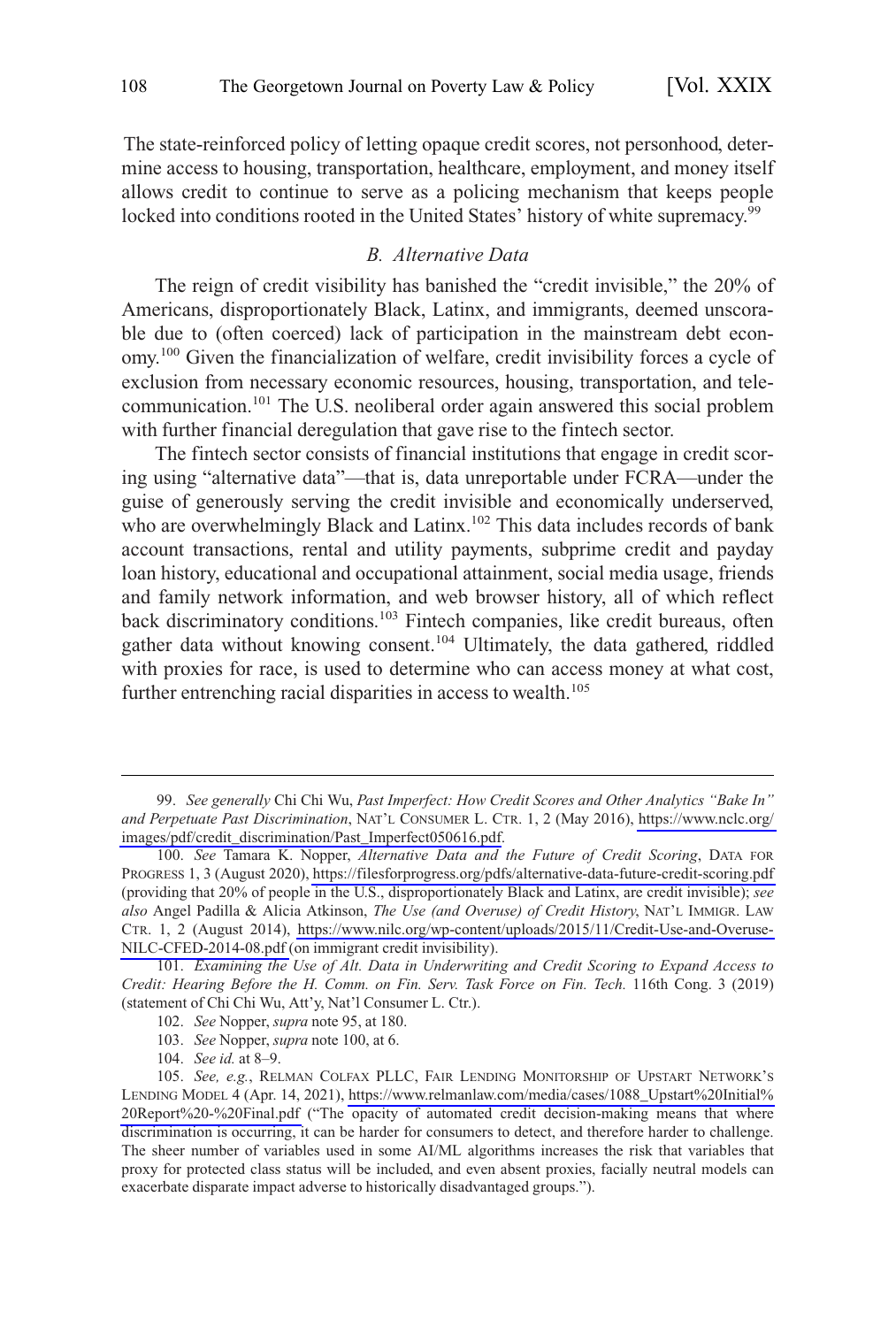<span id="page-16-0"></span>No. 1] Debt and Policing 109

The rise of fintech is firmly the product of bipartisan government support. Both the Obama and Trump administrations supported deregulation of the fintech industry under the guise of increasing access to credit.<sup>106</sup> Richard Cordray, the former head of the Consumer Financial Protection Bureau (CFPB), explained that "alternative data from unconventional sources may help consumers who are stuck outside the system build a credit history to access mainstream credit sources."<sup>107</sup> Former CFPB Deputy Director Raj Date himself serves on the boards of a number of fintech companies, such as Prosper Marketplace and Better, and has wholeheartedly endorsed their work removing barriers to borrowing.<sup>108</sup> Vice President Kamala Harris has even called to amend FCRA to include what is now considered alternative data in credit reporting and scoring in order to increase access to the mainstream debt economy.<sup>109</sup> Government support for use of alternative data in credit reporting has given fintech companies the green light to keep engaging in predatory inclusion, now with the addition of unfettered personal data collection.

#### IV. STATE SURVEILLANCE AND ENTRAPMENT

The rise of credit scoring and alternative data revitalized systems of control that keep Black people, Indigenous people, and immigrants locked out of housing, jobs, and economic opportunities and into the subprime market, as was the case over the course of the twentieth century. Edwin McDonald, a member of the Debt Collective, a debtor union fighting against illegitimate survival debt, shared the following on his experience with entrapment caused by predatory lending:

I shouldn't have to pay for something that should be a human right to me . . . I shouldn't have to pay and if I can't pay, why are you tacking on that interest and leaving me in debt to the point where I can't even find a job because of my credit score? I can't even buy a house. I can't even live in an apartment. What the hell is credit? Why should that be a deciding factor on how I live or how my life ends  $up^{110}$ 

McDonald further explains that the debt-economy has shut him out of wellresourced neighborhoods and instead locked him into his highly-surveilled area

Alyssa Katz, *The Fintech Trap*, INTERCEPT (Aug. 30, 2020), [https://theintercept.com/2020/](https://theintercept.com/2020/08/30/fintech-debt-personal-loans-economic-crisis/)  106. [08/30/fintech-debt-personal-loans-economic-crisis/.](https://theintercept.com/2020/08/30/fintech-debt-personal-loans-economic-crisis/)

<sup>107.</sup> Steven Melendez, *Now wanted by big credit bureaus like Equifax: Your 'alternative' data*, FAST CO. (Apr. 6, 2019), [https://www.fastcompany.com/90318224/now-wanted-by-equifax-and-other](https://www.fastcompany.com/90318224/now-wanted-by-equifax-and-other-credit-bureaus-your-alternative-data)[credit-bureaus-your-alternative-data.](https://www.fastcompany.com/90318224/now-wanted-by-equifax-and-other-credit-bureaus-your-alternative-data)

*See* Katz, *supra* note 106; *Raj Date*, FENWAY SUMMER,<http://fenwaysummer.com/raj-date> 108. (last visited Dec. 9, 2021).

<sup>109.</sup> Jacob Passy, *Kamala Harris Says Credit Scores Should Include Rent, Cell Phones, and Utilities*, MARKETWATCH (July 13, 2019), [https://www.marketwatch.com/story/kamala-harris-says](https://www.marketwatch.com/story/kamala-harris-says-credit-scores-should-include-rent-cell-phones-and-utilities-2019-07-09)[credit-scores-should-include-rent-cell-phones-and-utilities-2019-07-09](https://www.marketwatch.com/story/kamala-harris-says-credit-scores-should-include-rent-cell-phones-and-utilities-2019-07-09).

<sup>110.</sup> THE DEBT COLLECTIVE, *The Power Report: Member Profiles*, [https://powerreport.](https://powerreport.debtcollective.org/profiles/edwin-mcdonald/) [debtcollective.org/profiles/edwin-mcdonald/ \(](https://powerreport.debtcollective.org/profiles/edwin-mcdonald/)last visited Dec. 9, 2021).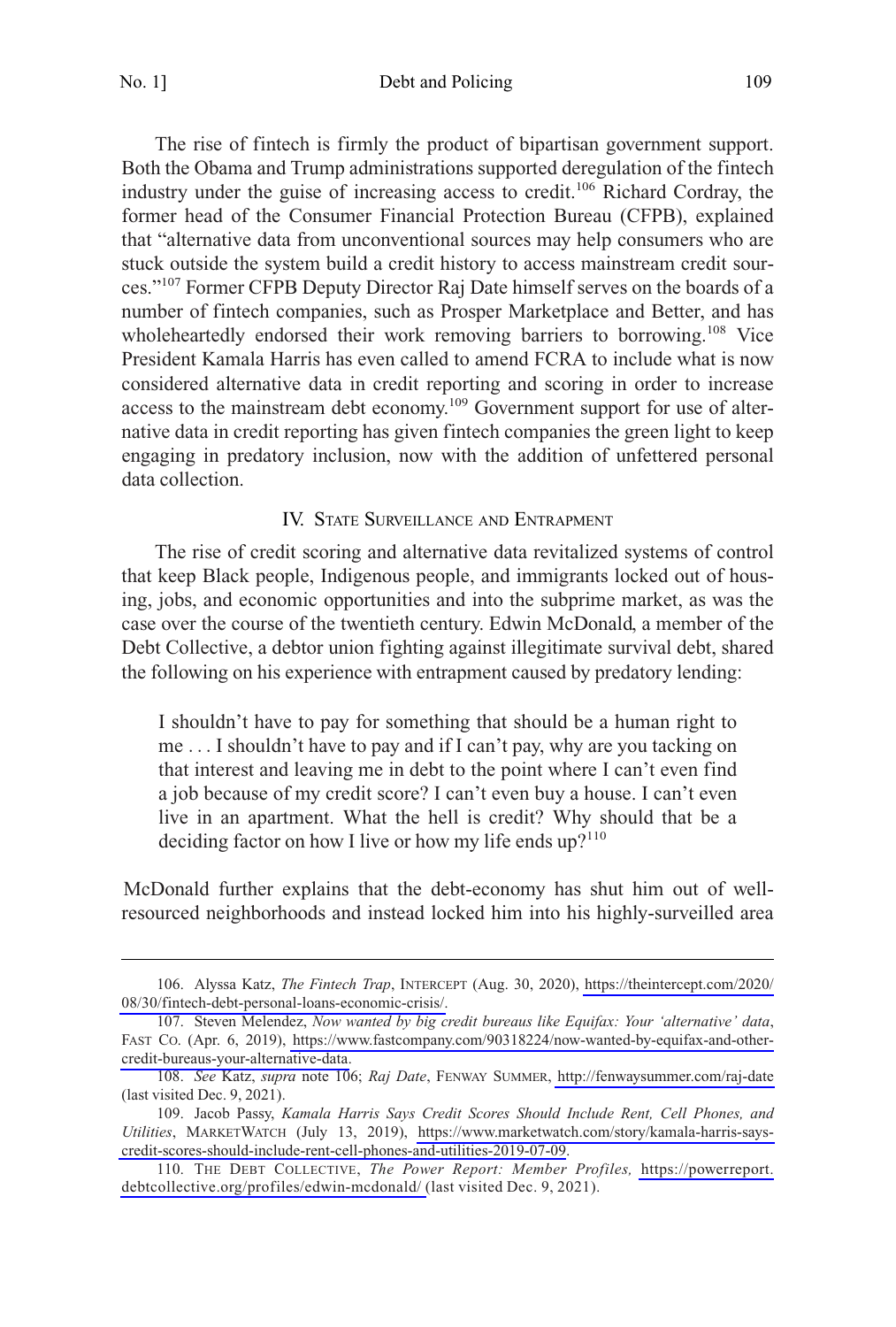<span id="page-17-0"></span>where "the police are still ... either killing me or locking me up."<sup>111</sup> Credit monitoring facilitates this racialized dispossession, too.

Edwin McDonald resides in Detroit, which was ground zero of the mass-collapse of the housing market and recession in 2008. Detroit was particularly harmed by the 2008 recession because of the confluence of industry disinvestment from the city and white flight, making the city a prime environment for predatory, subprime lending to thrive.<sup>112</sup> Detroit's financial peril in the wake of the 2008 financial crisis then provided an opportunity for financial institutions to extend risky loans to the municipality itself.<sup>113</sup> When Detroit was subsequently forced to declare bankruptcy, the city's credit rating tanked, jeopardizing its ability to finance public spending.<sup>114</sup>

## *A. The "Expository Society"*

The symbiotic relationship between credit bureaus and law enforcement continued post-FCRA, with only the slight modification that law enforcement became required to produce court-ordered warrants for information from credit bureaus.115 However, this safeguard was also diluted under the guise of "national security," particularly after  $9/11$ .<sup>116</sup> In the age of alternative data, effectively all personal information can qualify as financial information, providing national surveillance bureaucracies with easy-to-access full portraits of individuals as both physical and financialized beings.<sup>117</sup> Bernard Harcourt explains that the melding of the private and public intelligence-gathering spheres has created an "expository society" in which personal information is stored in "one gigantic trove of data, one colossal data market, that allows corporations and governments to identify and cajole, to stimulate our consumption and shape our desires, to manipulate us politically, to watch, surveil, detect, predict, and for some, punish."<sup>118</sup>

The expository society thrives on its pervasive invisibility. Peter Thiel, who founded Palantir, which holds expansive contracts with U.S. policing bureaucracies to facilitate the aggregation of data from brokerages, told Bloomberg News that "civil libertarians ought to embrace Palantir, because data mining is less repressive than the 'crazy abuses and draconian policies' proposed after September 11."<sup>119</sup> In other words, the invisibility of the ever-present surveillance state provides the policing efficacy of traditional intelligence without the tangible presence that obviates its incredible privacy violations and repressive goals of a

<sup>111.</sup> *Id.* 

<sup>112.</sup> WANG, *supra* note 25, at 56.

<sup>113.</sup> *Id.* 

<sup>114.</sup> *Id.* 

<sup>115.</sup> *See* Lauer, *supra* note 11, at 180.

<sup>116.</sup> *See* discussion *infra* part IV(d).

<sup>117.</sup> *See* discussion *supra* part III.

<sup>118.</sup> HARCOURT, *supra* note 97, at 187.

Peter Waldman, Lizette Chapman, and Jordan Robertson, *Palantir Knows Everything About*  119. *You*, BLOOMBERG BUSINESSWEEK (Apr. 19, 2018), [https://www.bloomberg.com/features/2018-palantir](https://www.bloomberg.com/features/2018-palantir-peter-thiel/)[peter-thiel/.](https://www.bloomberg.com/features/2018-palantir-peter-thiel/)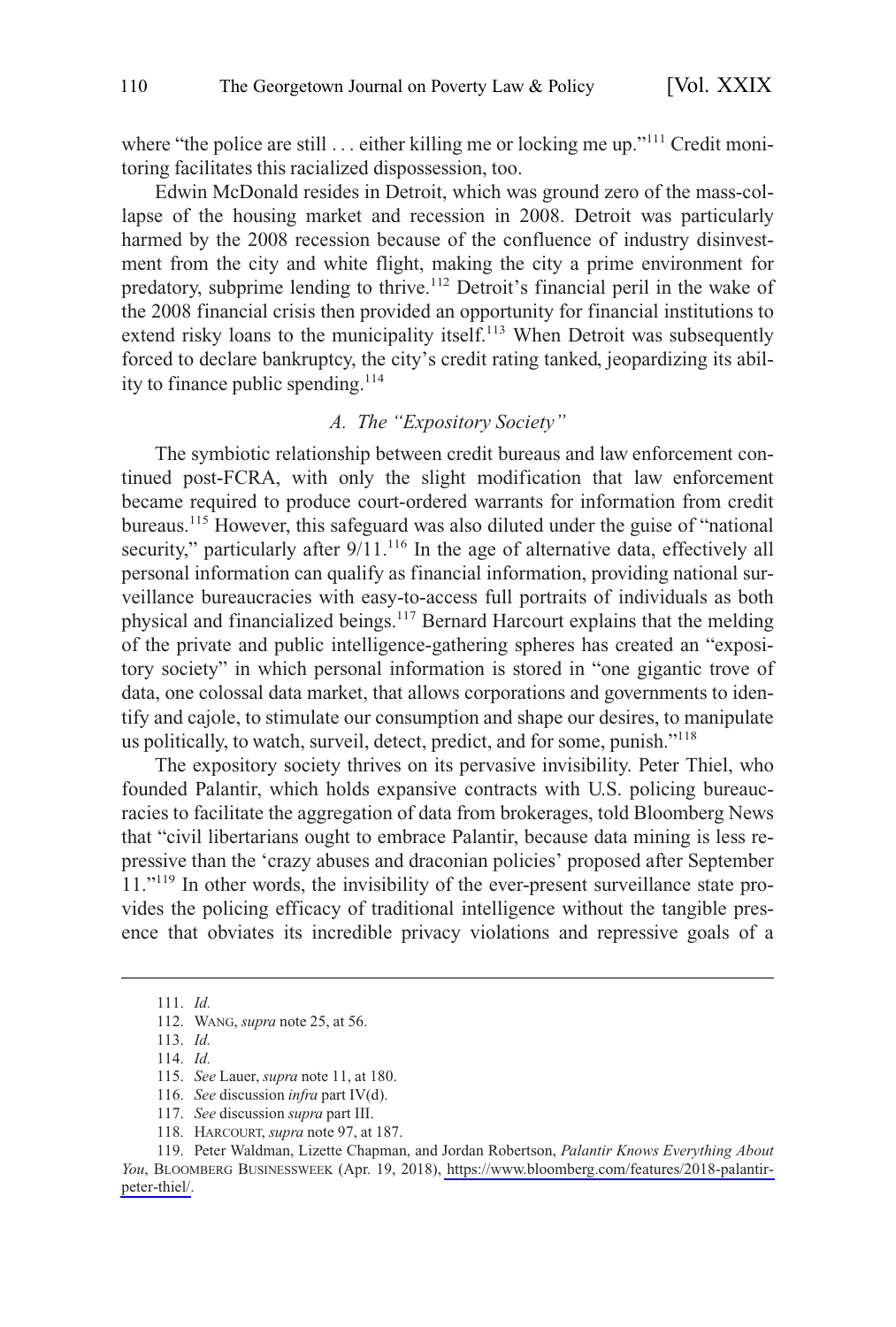<span id="page-18-0"></span>police state. The invisible but unavoidable participation in this system by merely engaging in financial transactions, operating a motor vehicle, holding a lease, and participating in online activity puts Black people and immigrants at heightened risk as targets of the police state.

# *B. Credit Surveillance and Banishment Based on National Origin*

Immigrants are among the most severely punished by the expository society. Multimillion-dollar contracts between Immigration Customs Enforcement (ICE) and data brokerages, including Thomson Reuters' CLEAR and LexisNexis, utilize credit bureau data to facilitate deportation and family separation.<sup>120</sup> For example, ICE relies on personal utility data listed in Equifax credit reports retrieved from CLEAR to track and arrest immigrants who might otherwise have a limited traditional credit history.<sup>121</sup> For example, ICE relies on personal utility data listed in Equifax credit reports retrieved from CLEAR to track and arrest immigrants who might otherwise have a limited traditional credit history. Similarly, LexisNexis' most recent contract with the Department of Homeland Security (DHS) specifies that LexisNexis will provide DHS with access to billions of easily-aggregable personal records, including credit history, bankruptcy records, cell phone data, and license plate images, all of which can facilitate investigations of civil immigration violations, deportations, and surveillance of immigration activists.<sup>122</sup> Jacinta Gonzalez, senior campaign organizer at Mijente, a grassroots movement for Latinx and Chicanx people who seek racial, economic, gender and climate justice, explained that,

You might be in a city where your local politician is trying to tell you, 'Don't worry, you're welcome here,' but then ICE can get your address from a data broker and go directly to your house and try to deport you . . . Your state might be down to give you a driver's license, but that information might get into the hands of a data broker. You might feel like you're in a life or death situation and have to go to the hospital, but you're concerned that if you can't pay your bill a collection agency is going to share that information with ICE.<sup>123</sup>

This rule requires that USCIS officers review immigrants' credit reports and scores to predict whether they might become a "public charge" in the future,

<sup>120.</sup> McKenzie Funk, *How Ice Picks Its Targets in the Surveillance Age*, N.Y. TIMES (Oct. 2, 2019), [https://www.nytimes.com/2019/10/02/magazine/ice-surveillance-deportation.html;](https://www.nytimes.com/2019/10/02/magazine/ice-surveillance-deportation.html) Sam Biddle, *LexisNexis to Provide Giant Database to ICE*, The Intercept (Apr. 2, 2021), [https://theintercept.com/](https://theintercept.com/2021/04/02/ice-database-surveillance-lexisnexis/)  [2021/04/02/ice-database-surveillance-lexisnexis/](https://theintercept.com/2021/04/02/ice-database-surveillance-lexisnexis/).

<sup>121.</sup> See Drew Harwell, *ICE investigators used a private utility database covering millions to pursue immigration violations*, WASH. POST (Feb. 26, 2021), [https://www.washingtonpost.com/](https://www.washingtonpost.com/technology/2021/02/26/ice-private-utility-data/)  [technology/2021/02/26/ice-private-utility-data/](https://www.washingtonpost.com/technology/2021/02/26/ice-private-utility-data/); Nina Wang, *Is your utility company telling ICE where you live?*, CTR. ON PRIV. & TECH. AT GEO. L. (Feb. 26, 2021), [https://medium.com/center-on-privacy](https://medium.com/center-on-privacy-technology/is-your-utility-company-telling-ice-where-you-live-ae1c7d187eff)[technology/is-your-utility-company-telling-ice-where-you-live-ae1c7d187eff](https://medium.com/center-on-privacy-technology/is-your-utility-company-telling-ice-where-you-live-ae1c7d187eff).

<sup>122.</sup> *See* Biddle, *supra* note 120.

<sup>123.</sup> *See id.* (quoting Jacinta Gonzalez).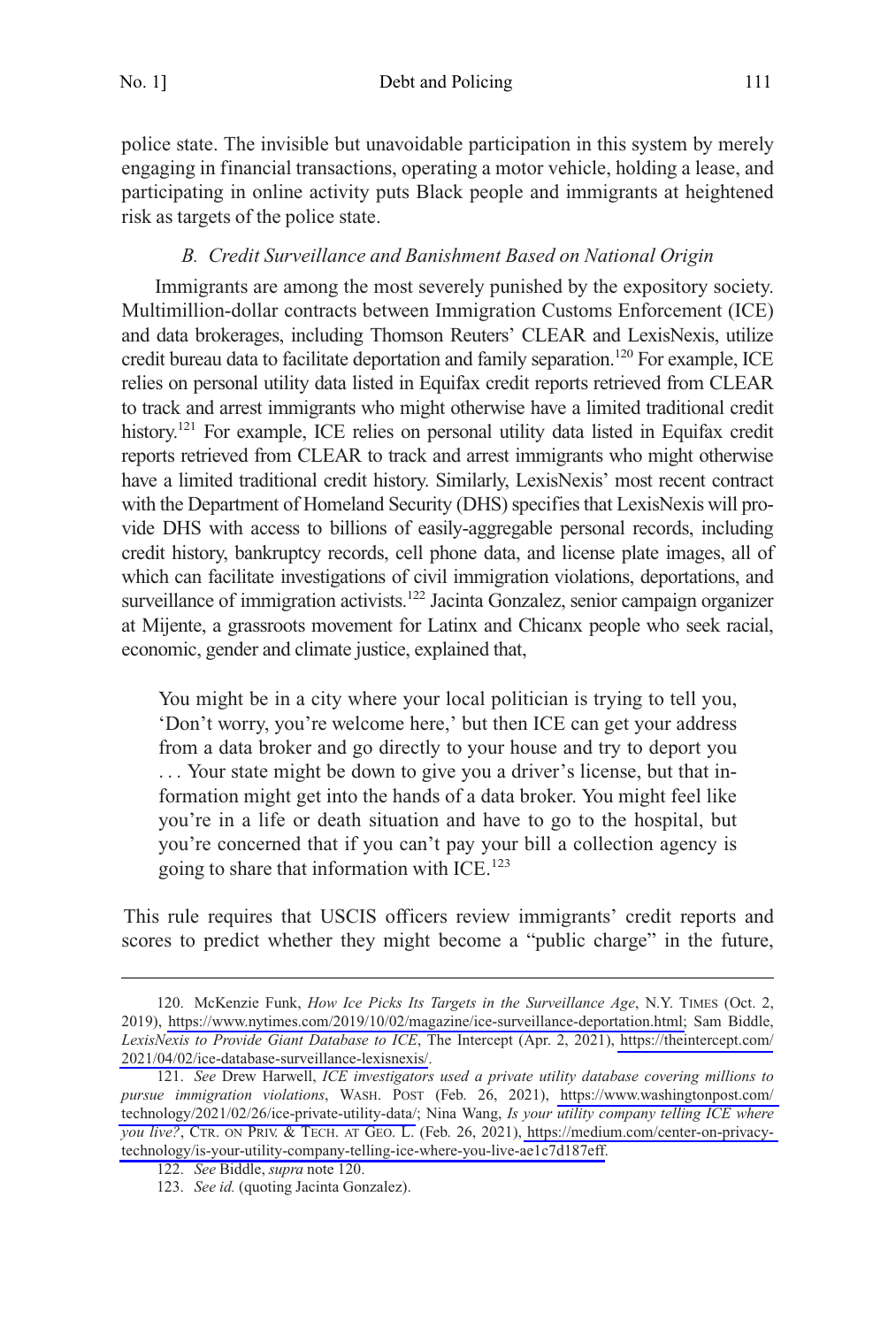<span id="page-19-0"></span>which is grounds for denying legal status.<sup>124</sup> Under this regime, participating in the debt economy to survive puts immigrants at risk of deportation or losing access to legal status, marrying economic and political banishment structures.

## *C. Data Brokerages and National Policing Databases*

Generally, participation in the debt economy puts Black people and immigrants at disproportionate risk of policing. In the age of data brokerage, financial institutions, debt collectors, and credit bureaus that rob individuals, families, and communities of their mobility also contributes to the policing of their physical bodies. The FBI's National Security Branch Analysis Center (NSAC) maintains an amalgamation of databases to use for policing, including hundreds of millions of records supplied by data brokers including Accurint and Acxiom, which also service debt collectors and fintech companies.<sup>125</sup> Under this schema, the racist financial systems that disproportionately target Black people and immigrants with predatory debt collection and coerced participation in the "alternative" financial sector directly bolster policing systems rooted in slavery and designed to protect white supremacy.<sup>126</sup>

Notably, data brokerages facilitate policing and dispossession of marginalized people by seemingly more benign government institutions as well, including the Social Security Administration (SSA). SSA subscribes to Accurint, one of LexisNexis' government-facing products, to surveille individuals receiving Supplemental Security Income (SSI).<sup>127</sup> Data supplied by Accurint is riddled with errors, often misattributing assets and financial transactions, which has resulted in wrongful termination of benefits for disabled people who rely on SSI.128 Here, the insidious partnership between government agencies and credit surveillance yet again banishes marginalized people from systems of provisioning, physically jeopardizing their livelihood.

The peril of inevitably entering data brokerage databases for Black people and immigrants is immense. Palantir's analytical database amalgamates troves of personal data acquired from data brokerages with government contracts to create expansive digital dossiers of people who are not accused of a crime without any

128. *Id.* 

<sup>124. 8</sup> C.F.R. § 212.22 (2019).

*See* Ryan Singel, *Newly Declassified Files Detail Massive FBI Data-Mining Project*, Wired 125. (Sept. 23, 2009), <https://www.wired.com/2009/09/fbi-nsac/>; *see also Financial Services Marketing,*  ACXIOM, <https://www.acxiom.com/how-we-can-help/financial-services/>(last visited Dec. 9, 2021); *Accurint for Collections*, LEXISNEXIS RISK SOLS., <https://www.accurint.com/collections.html>(last visited Dec. 9, 2021).

*See* Alec Karakatsanis, *Why "Crime" Isn't the Question and Police Aren't the Answer*, 126. CURRENT AFFS. (Aug. 10, 2020), [https://www.currentaffairs.org/2020/08/why-crime-isnt-the-question](https://www.currentaffairs.org/2020/08/why-crime-isnt-the-question-and-police-arent-the-answer)[and-police-arent-the-answer;](https://www.currentaffairs.org/2020/08/why-crime-isnt-the-question-and-police-arent-the-answer) Derecka Purnell, *How I Became a Police Abolitionist*, ATL. (July 6, 2020), [https://www.theatlantic.com/ideas/archive/2020/07/how-i-became-police-abolitionist/613540/.](https://www.theatlantic.com/ideas/archive/2020/07/how-i-became-police-abolitionist/613540/)

*See* Sarah Mancini, Kate Lang & Chi Chi Wu, *Mismatched and Mistaken: How the Use of an*  127. *Inaccurate Private Database Results in SSI Recipients Unjustly Losing Benefits*, NAT'L CONSUMER L. CTR. (Apr. 2021), [https://www.nclc.org/images/pdf/credit\\_reports/RptMismatchedFINAL041421.pdf.](https://www.nclc.org/images/pdf/credit_reports/RptMismatchedFINAL041421.pdf)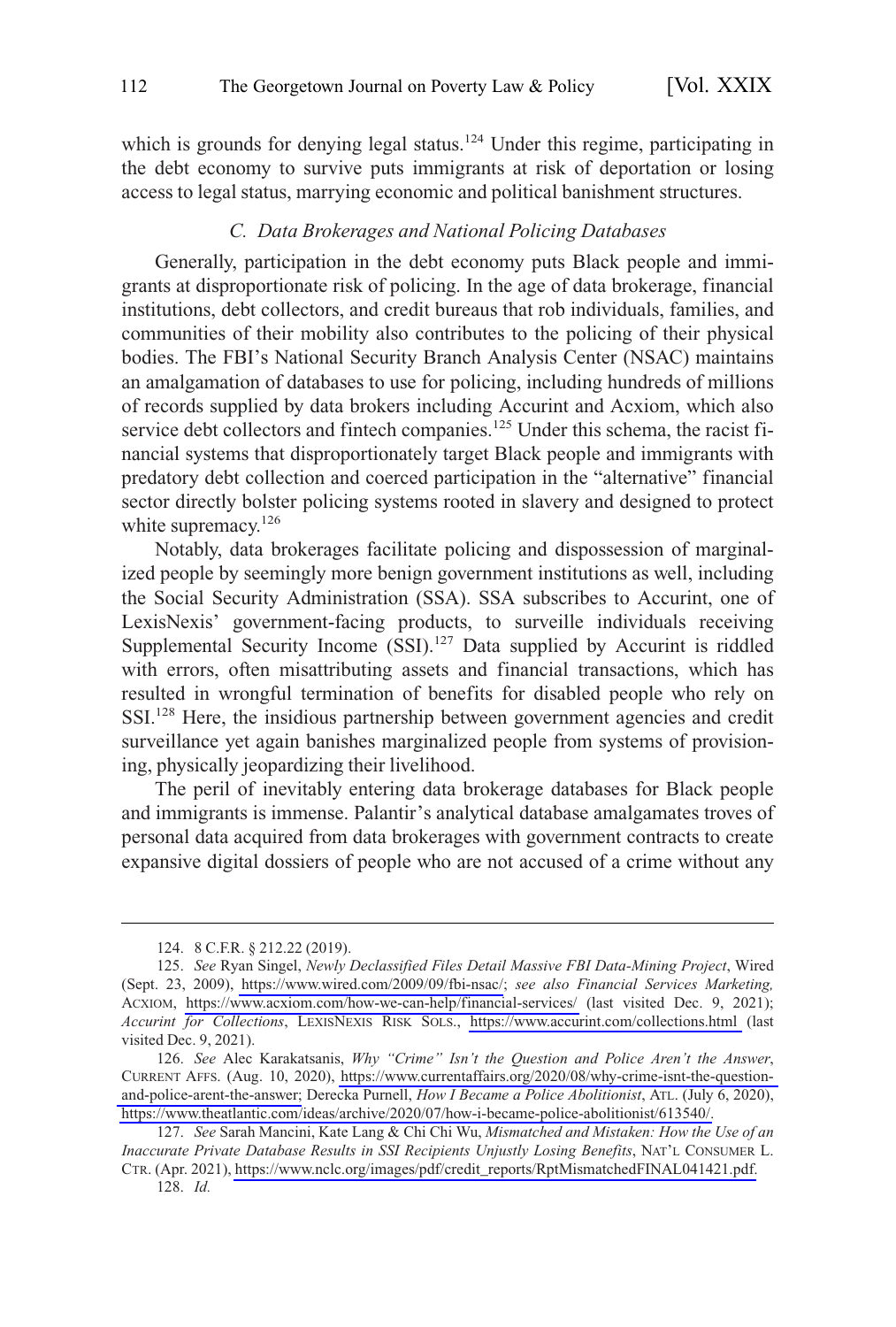<span id="page-20-0"></span>due process.<sup>129</sup> Palantir is used by a wide range of policing bureaucracies, including DHS, FBI, CDC, and local police departments to map social networks and determine who may be loosely adjacent to criminalized activity.<sup>130</sup> In this way, technology enabled by credit surveillance reinforces discriminatory policing patterns by further surveilling people who are more likely to be in a community with people targeted by the police based on their race.

Credit surveillance, driven by the debt economy, not only polices people who may be predisposed to be accused of engaging in criminalized behavior; it also is used as a mechanism of control to engage people in policing practices themselves. For example, the FBI informant program often preys on people in debt, determined by systems of credit surveillance, to engage them in FBI operations that may be dangerous. One strategy law enforcement uses to lure informants is the promise of debt forgiveness.<sup>131</sup> In this way, credit surveillance is again used to entrap people based on their survival debt to become involved in systems of policing. As Hamid Khan, co-leader of the Stop LAPD Spying Coalition, elucidates, "surveillance is basically the tip of the policing knife . . . When you look at policing and the history of policing, from our vantage point, it's not about public safety when it comes to nonwhite folks. It's about the content to cause harm."<sup>132</sup>

## *D. The PATRIOT Act and Financial Surveillance*

Similarly, introduction of the PATRIOT Act provided legislative cover to further solidify relationships between financial institutions and national surveillance bureaucracies. Under the PATRIOT Act's amendments to the Bank Secrecy Act, financial institutions are required to file suspicious activity reports (SARs) with the U.S. Treasury Department's Financial Crimes Enforcement Network (FinCEN) when individuals conduct banking transactions of over \$5,000 that appear subjectively suspect.<sup>133</sup> Depositing more money than a bank teller might expect one to have based on perceived occupation is enough to constitute

*See* Michael Steinberger, *Does Palantir See Too Much?*, NYTIMES (Oct. 21, 2020), [https://](https://www.nytimes.com/interactive/2020/10/21/magazine/palantir-alex-karp.html)  129. [www.nytimes.com/interactive/2020/10/21/magazine/palantir-alex-karp.html](https://www.nytimes.com/interactive/2020/10/21/magazine/palantir-alex-karp.html).

<sup>130.</sup> Mara Hvistendahl, *How the LAPD and Palantir Use Data to Justify Racist Policing*, INTERCEPT (Jan. 30, 2021), <https://theintercept.com/2021/01/30/lapd-palantir-data-driven-policing/> (discussing LAPD use of Palantir technologies to engage in predictive policing). *See also Social Media Surveillance by Homeland Security Investigations: A Threat to Immigrant Communities and Free Expression,*  BRENNAN CTR. FOR JUST. (Nov. 15, 2019), [https://www.brennancenter.org/our-work/research-reports/](https://www.brennancenter.org/our-work/research-reports/social-media-surveillance-homeland-security-investigations-threat)  [social-media-surveillance-homeland-security-investigations-threat](https://www.brennancenter.org/our-work/research-reports/social-media-surveillance-homeland-security-investigations-threat) (highlighting Palantir's technology that enables "social network analysis"); Matt Burns, *Leaked Palantir Doc Reveals Uses, Specific Functions And Key Clients,* TECH CRUNCH (Jan. 11, 2015), [https://techcrunch.com/2015/01/11/leaked](https://techcrunch.com/2015/01/11/leaked-palantir-doc-reveals-uses-specific-functions-and-key-clients/)[palantir-doc-reveals-uses-specific-functions-and-key-clients/](https://techcrunch.com/2015/01/11/leaked-palantir-doc-reveals-uses-specific-functions-and-key-clients/) (on Palantir's government clients).

Paul Harris, *Fake terror plots, paid informants: the tactics of FBI 'entrapment' questioned,*  131. THE GUARDIAN (Nov. 16, 2011), [https://www.theguardian.com/world/2011/nov/16/fbi-entrapment-fake](https://www.theguardian.com/world/2011/nov/16/fbi-entrapment-fake-terror-plots)[terror-plots.](https://www.theguardian.com/world/2011/nov/16/fbi-entrapment-fake-terror-plots)

<sup>132.</sup> *See* Hvistendahl, *supra* note 130.

<sup>133. 12</sup> C.F.R. § 21.11(c)(2); *see* Maria A. de Dios, *The Sixth Pillar of Anti-Money Laundering Compliance: Balancing Effective Enforcement with Financial Privacy*, 10 BROOK. J. CORP. FIN. & COM. L. 495, 506 (2016).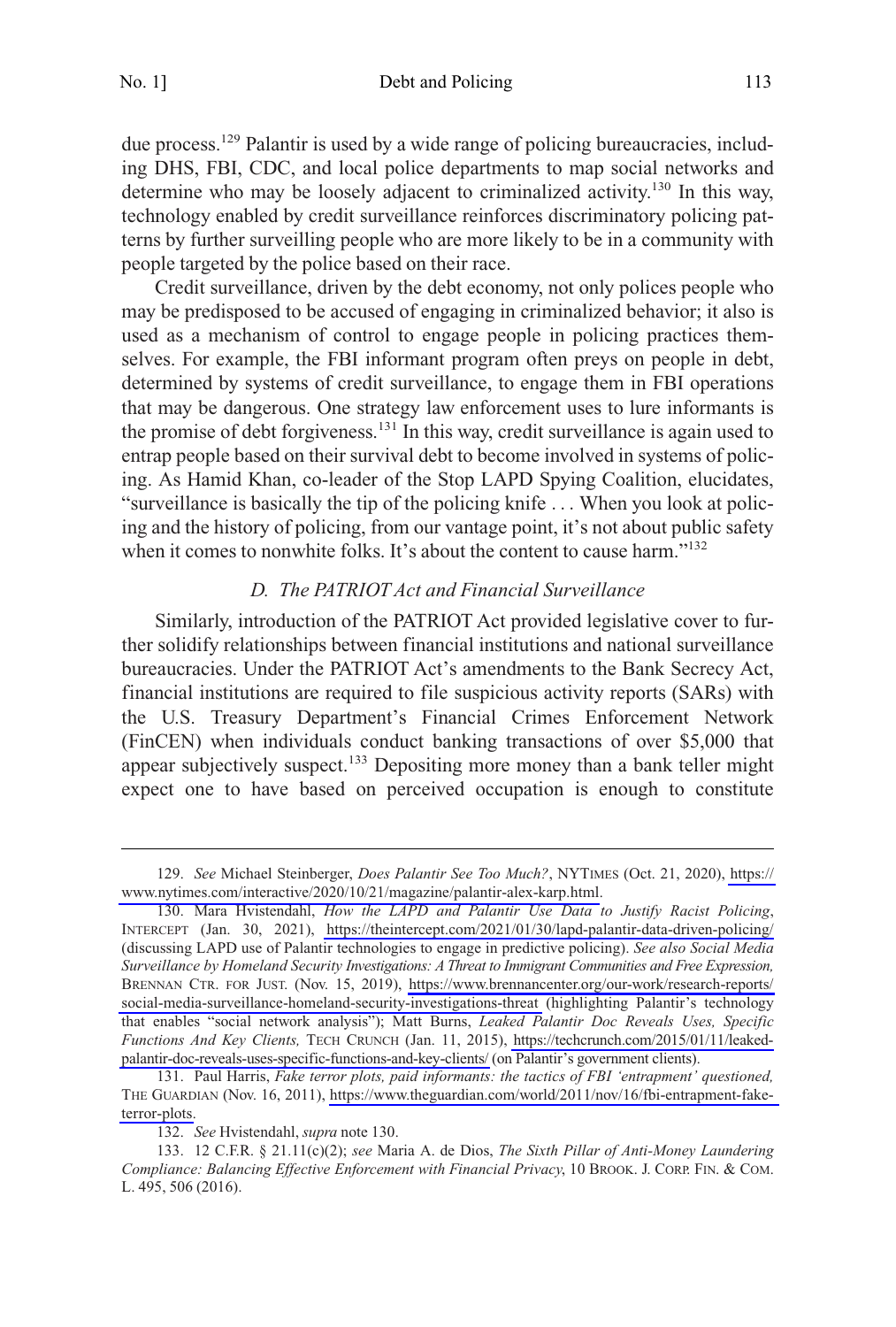suspicion for a SAR filing, aggravating the racial discrimination already baked into surveillance.134 Financial institutions may also file SARs voluntarily and are incentivized to submit as much information as possible in filings.<sup>135</sup> Once a SAR is filed with FinCEN, companies like Palantir, operating under government contracts, aggregates the information which is then entered with the FBI's NSAC databases and may be forwarded to any other governmental agency that requests it for terrorism investigations.<sup>136</sup>

The melding of public and private information through FinCEN's regulations are particularly harmful to Muslim people. SAR practices came under fire for infringement on individual privacy prior to 9/11 but were vigorously enforced post-9/11 amidst growing anti-Muslim sentiment.<sup>137</sup> Michael German, a former FBI special agent and security expert, explains that after 9/11, "the SAR program became more about mass surveillance than identifying discrete transactions to disrupt money launderers."<sup>138</sup> Civil rights advocates have expressed grave concern over how individual financial data, especially as collected by fintech companies, are being shared with law enforcement through FinCEN.139 This concern is warranted: a 2017 investigation found that FinCEN data had been used to "repeatedly and systematically violate[] domestic surveillance laws by snooping on the private financial records of US citizens,"<sup>140</sup> and FinCEN processed twelve million SAR reports between 2011 and 2017 alone.<sup>141</sup> At the same time, FinCEN took no action to force banks to shut down money laundering, despite its explicit mission.<sup>142</sup> This reveals that our financial system is working exactly as it was designed: to use debt and surveillance to control Black people, Indigenous people, and immigrants in the service of capitalism.

<sup>134.</sup> *See* Cheryl R. Lee, *Constitutional Cash: Are Banks Guilty of Racial Profiling in Implementing the United States Patriot Act?*, 11 MICH. J. RACE & L. 557, 571–74 (2006).

*See FinCEN Suspicious Activity Report (FinCEN SAR) Electronic Filing Instructions*, FIN. 135. CRIMES ENF'T NETWORK (Oct. 2012), [https://www.fincen.gov/sites/default/files/shared/FinCEN%](https://www.fincen.gov/sites/default/files/shared/FinCEN%20SAR%20ElectronicFilingInstructions-%20Stand%20Alone%20doc.pdf)  [20SAR%20ElectronicFilingInstructions-%20Stand%20Alone%20doc.pdf](https://www.fincen.gov/sites/default/files/shared/FinCEN%20SAR%20ElectronicFilingInstructions-%20Stand%20Alone%20doc.pdf).

*See* de Dios, *supra* note 133, at 498 (2016); Lee, *supra* note 134, at 571; NAT'L SEC. 136. ANALYSIS CTR., DECLASSIFIED AND UNTITLED WHITE PAPER (2006), [https://www.wired.com/](https://www.wired.com/images_blogs/threatlevel/2009/09/nsac_data_sets.pdf)  [images\\_blogs/threatlevel/2009/09/nsac\\_data\\_sets.pdf.](https://www.wired.com/images_blogs/threatlevel/2009/09/nsac_data_sets.pdf)

<sup>137.</sup> *See* de Dios, *supra* note 133, at 514; Lee, *supra* note 134, at 558; Telephone Interview with Raúl Carrillo, Pol'y Couns., Demand Progress Educ. Fund (Nov. 12, 2020) (in his personal capacity).

<sup>138.</sup> Jason Leopold et al., *The Fincen Files*, BUZZFEED (Sept. 20, 2020), https://www. [buzzfeednews.com/article/jasonleopold/fincen-files-financial-scandal-criminal-networks](https://www.buzzfeednews.com/article/jasonleopold/fincen-files-financial-scandal-criminal-networks) (quoting Michael German).

<sup>139.</sup> See Letter from Ams. for Fin. Reform Educ. Fund & Demand Progress Educ. Fund to Robert E. Feldman, Exec. Sec'y, Fed. Deposit Ins. Corp., 14–17 (Sept. 22, 2020), [https://www.fdic.gov/](https://www.fdic.gov/regulations/laws/federal/2020/2020-request-for-info-standard-setting-3064-za18-c-043.pdf)  [regulations/laws/federal/2020/2020-request-for-info-standard-setting-3064-za18-c-043.pdf.](https://www.fdic.gov/regulations/laws/federal/2020/2020-request-for-info-standard-setting-3064-za18-c-043.pdf)

<sup>140.</sup> Jason Leopold & Jessica Garrison, *US Intelligence Unit Accused of Illegally Spying on Americans' Financial Records*, BUZZFEED (Oct. 6, 2017), [https://www.buzzfeednews.com/article/](https://www.buzzfeednews.com/article/jasonleopold/us-intelligence-unit-accused-of-illegally-spying-on)  [jasonleopold/us-intelligence-unit-accused-of-illegally-spying-on](https://www.buzzfeednews.com/article/jasonleopold/us-intelligence-unit-accused-of-illegally-spying-on).

<sup>141.</sup> Alicia Tatone, *Global Banks Defy U.S. Crackdowns by Serving Oligarchs, Criminals and Terrorists*, INT'L CONSORTIUM OF INVESTIGATIVE JOURNALISTS (Sept. 20, 2020), [https://www.icij.org/](https://www.icij.org/investigations/fincen-files/global-banks-defy-u-s-crackdowns-by-serving-oligarchs-criminals-and-terrorists) [investigations/fincen-files/global-banks-defy-u-s-crackdowns-by-serving-oligarchs-criminals-and](https://www.icij.org/investigations/fincen-files/global-banks-defy-u-s-crackdowns-by-serving-oligarchs-criminals-and-terrorists)[terrorists.](https://www.icij.org/investigations/fincen-files/global-banks-defy-u-s-crackdowns-by-serving-oligarchs-criminals-and-terrorists)

<sup>142.</sup> *See* Leopold et al., *supra* note 138.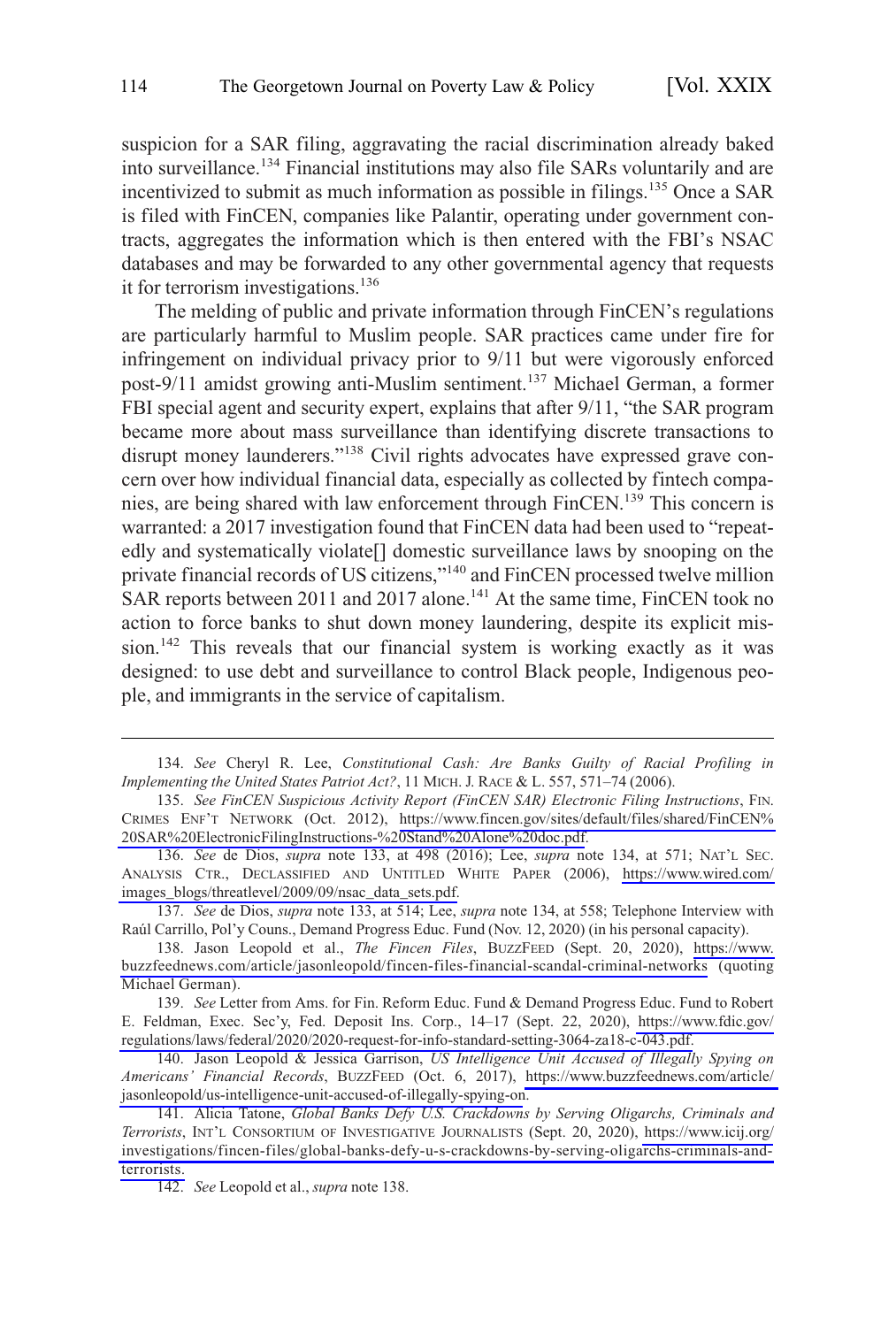#### V. ABOLITIONIST VISIONS

<span id="page-22-0"></span>Credit surveillance is integral to the political economy that sustains the prison-industrial complex (PIC). Its history is key: it serves as a reminder that credit surveillance is not merely a twenty-first century problem, but rather that it is baked into the structure of racial capitalism. Credit surveillance, by supporting the racialized conditions for wealth disparities, incarceration, and housing loss, create punishing conditions for Black people, Indigenous people, and non-white immigrants.

Throughout its history, credit surveillance has gone through iterations of regulation and reform, particularly with the development of FCRA. However, credit surveillance runs too deep for mere reform to be meaningful. Reform changes the mechanics of credit surveillance; it does not dismantle it. Regulating access to certain personal data in credit scoring brings about new sources of proxy data. Regulating certain communication between public policing bureaucracies and private financial entities are circumvented by the creation of new data brokerage technology. The consequences of credit surveillance are so severe that they must be addressed through systemic change.<sup>143</sup> So long as credit surveillance continues to exist, so will banishment of racially-marginalized people. This necessitates that we turn to PIC abolitionists to construct our vision for change.

#### *A. What is Abolition?*

Prison-industrial complex abolition is a political vision, a present relational commitment, and a future horizon that requires that we both dismantle the PIC

<sup>143.</sup> The severe racial disparities that arise from credit surveillance are well-documented. Three examples are as follows. First, white families typically have ten times the net worth of Black families, a gap that is projected to grow in part due to the 2008 Mortgage Foreclosure Crisis. *See* Kriston McIntosh et al., *Examining the Black-White Wealth Gap*, BROOKINGS INST. (Feb. 27, 2020), [https://www.brookings.](https://www.brookings.edu/blog/up-front/2020/02/27/examining-the-black-white-wealth-gap) [edu/blog/up-front/2020/02/27/examining-the-black-white-wealth-gap;](https://www.brookings.edu/blog/up-front/2020/02/27/examining-the-black-white-wealth-gap) SARAH BURD-SHARPS & REBECCA RASCH, SOC. SCI. RSCH. COUNCIL & AM. CIV. LIBERTIES UNION, IMPACT OF THE US HOUSING CRISIS ON THE RACIAL WEALTH GAP ACROSS GENERATION (2015), [https://www.aclu.org/](https://www.aclu.org/sites/default/files/field_document/discrimlend_final.pdf)  [sites/default/files/field\\_document/discrimlend\\_final.pdf](https://www.aclu.org/sites/default/files/field_document/discrimlend_final.pdf). Second, Black people are deeply disproportionately targeted by court-ordered wage garnishments and criminal legal debts. *See* Paul Kiel, *Debt and the Racial Wealth Gap*, N.Y. TIMES (Dec. 31, 2015), [https://www.nytimes.com/2016/01/03/opinion/debt-and-the-racial](https://www.nytimes.com/2016/01/03/opinion/debt-and-the-racial-wealth-gap.html)[wealth-gap.html;](https://www.nytimes.com/2016/01/03/opinion/debt-and-the-racial-wealth-gap.html) ABBY SHAFROTH & LARRY SCHWARTZOL, NAT'L CONSUMER L. CTR. & CRIM. JUST. POL'Y PROGRAM AT HARV. L. SCH., CONFRONTING CRIMINAL JUSTICE DEBT: THE URGENT NEED FOR COMPREHENSIVE REFORM 3 (2016), [https://www.nclc.org/images/pdf/criminal-justice/confronting](https://www.nclc.org/images/pdf/criminal-justice/confronting-criminal-justice-debt-1.pdf)[criminal-justice-debt-1.pdf;](https://www.nclc.org/images/pdf/criminal-justice/confronting-criminal-justice-debt-1.pdf) Paul Kiel & Annie Waldman, *The Color of Debt: How Collection Suits Squeeze Black Neighborhoods*, PROPUBLICA (Oct. 8, 2015), [https://www.propublica.org/article/debt](https://www.propublica.org/article/debt-collection-lawsuits-squeeze-black-neighborhoods)[collection-lawsuits-squeeze-black-neighborhoods.](https://www.propublica.org/article/debt-collection-lawsuits-squeeze-black-neighborhoods) Third, four years after graduation, Black adults are nearly twice as likely to carry student debt as their white counterparts. *See* Jen Mishory et al., *How Student Debt and the Racial Wealth Gap Reinforce Each Other*, THE CENTURY FOUNDATION (Sept. 9, 2019), [https://tcf.org/content/report/bridging-progressive-policy-debates-student-debt-racial-wealth](https://tcf.org/content/report/bridging-progressive-policy-debates-student-debt-racial-wealth-gap-reinforce.)[gap-reinforce.](https://tcf.org/content/report/bridging-progressive-policy-debates-student-debt-racial-wealth-gap-reinforce.)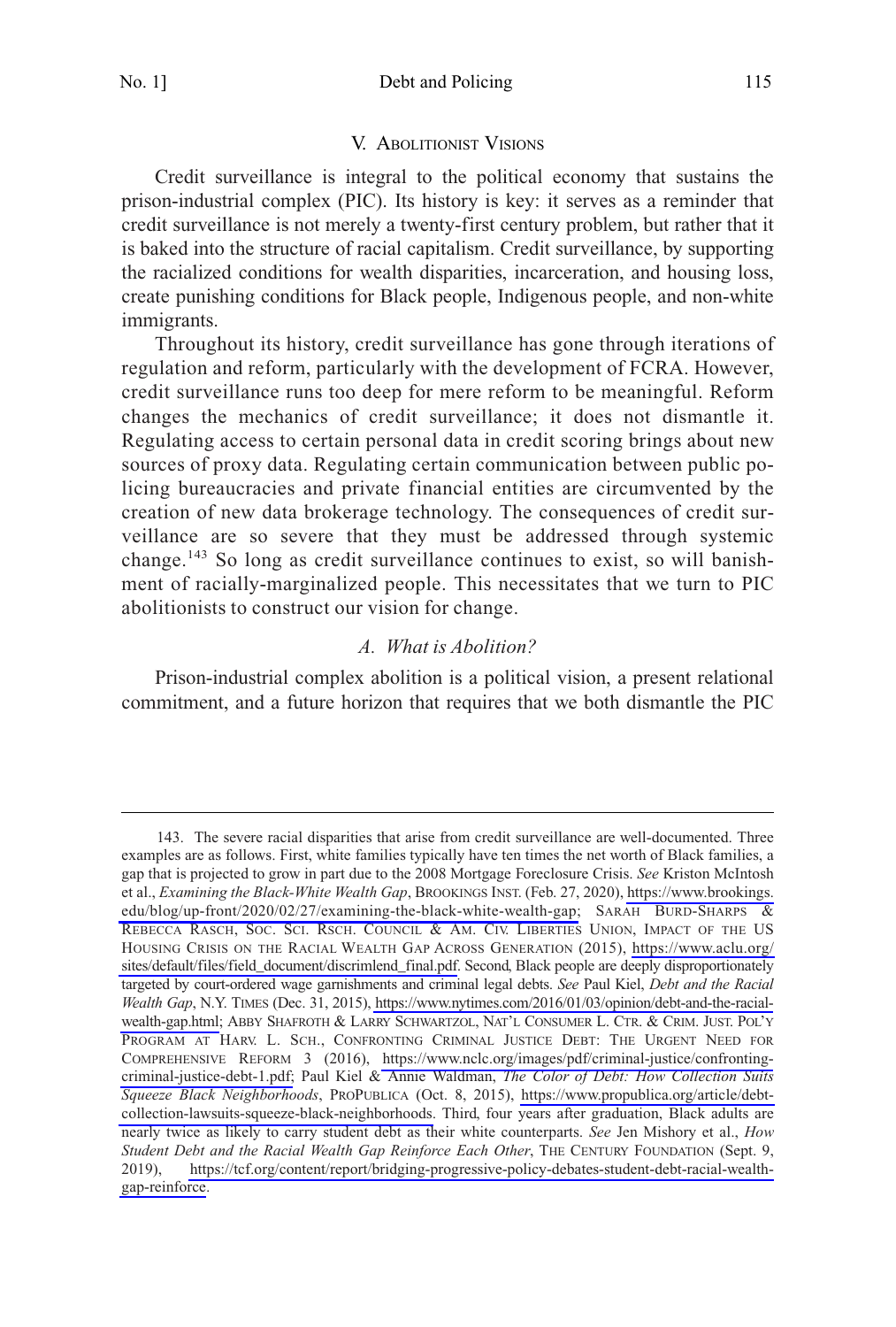<span id="page-23-0"></span>and actively engage in building the world we wish to live in.144 PIC abolition is necessary because "the system's extreme racial disparities and daily dehumanization do not result from a glitch in the system but rather from the smooth functioning of a system designed to control and contain poor, Black, and brown people."<sup>145</sup> The PIC is expansive, so a vision to dismantle it must similarly be expansive in its scope. Allegra McLeod offers that "a prison abolitionist framework entails, more specifically, developing and implementing other positive substitutive social projects, institutions, and conceptions of regulating our collective social lives and redressing shared problems."<sup>146</sup>

Redressing the scale of policing and incarceration therefore requires that we pay attention to the many institutions of carceral control and how their expansion has hollowed out modes of social provisioning."<sup>147</sup> Credit surveillance serves as a connective tissue between systemic U.S. incarceration, punishment, and "hollowed out modes of social provisioning."<sup>148</sup> For this reason, PIC abolition requires the abolition of credit surveillance and the survival debt it enforces.

Abolishing credit surveillance and survival debt requires profound creative thinking and commitment to sweeping change. The deep roots of credit surveillance in U.S. history engulf the contemporary world and mediate nearly all interactions between people and government. The enormity of public-private collusion to facilitate policing is such that there is no effective moderate alternative to sweeping change. Reformers may suggest measures including greater degrees of consumer transparency, new debt relief measures, or regulatory limits on credit data usage to allow borrowers a brief respite. However, such incremental proposals fail to confront that the entire U.S. political economic order is predicated on debt as a system of racialized punishment and control, and instead lend legitimacy to the web supporting credit surveillance and survival debt. Instead, we must urgently dismantle credit surveillance systems and in their place create economic systems that refuse to bolster credit as a viable solution to social problems.<sup>149</sup>

#### *B. Grounding in Solidarity Economy*

Solidarity economy offers an alternative framework to our current political economic order. Solidarity economy is the practice of rooting economic relationships in mutual care rather than profit maximization to support egalitarian

<sup>144.</sup> *See* CRITICAL RESISTANCE, *supra* note 16 (defining PIC abolition). This definition serves only as a starting point. Many abolitionist thinkers and leaders have contributed greatly to our understanding of what abolition is, which is still an active visioning project.

<sup>145.</sup> Reina Sultan & Micah Herskind, *What Is Abolition, and Why Do We Need It?*, VOGUE (July 23, 2020), [https://www.vogue.com/article/what-is-abolition-and-why-do-we-need-it.](https://www.vogue.com/article/what-is-abolition-and-why-do-we-need-it)

<sup>146.</sup> McLeod, *supra* note 17, at 1163.

<sup>147.</sup> Amna A. Akbar, *An Abolitionist Horizon for (Police) Reform*, 108 CALIF. L. REV. 1781, 1842 (2020).

<sup>148.</sup> *Id.* 

<sup>149.</sup> Chrystin Ondersma, *Borrowing Equality: Dispossession and the Need for an Abolitionist Approach to Survival Debt,* 120 COLUM. L. REV. 299, 316 (2020).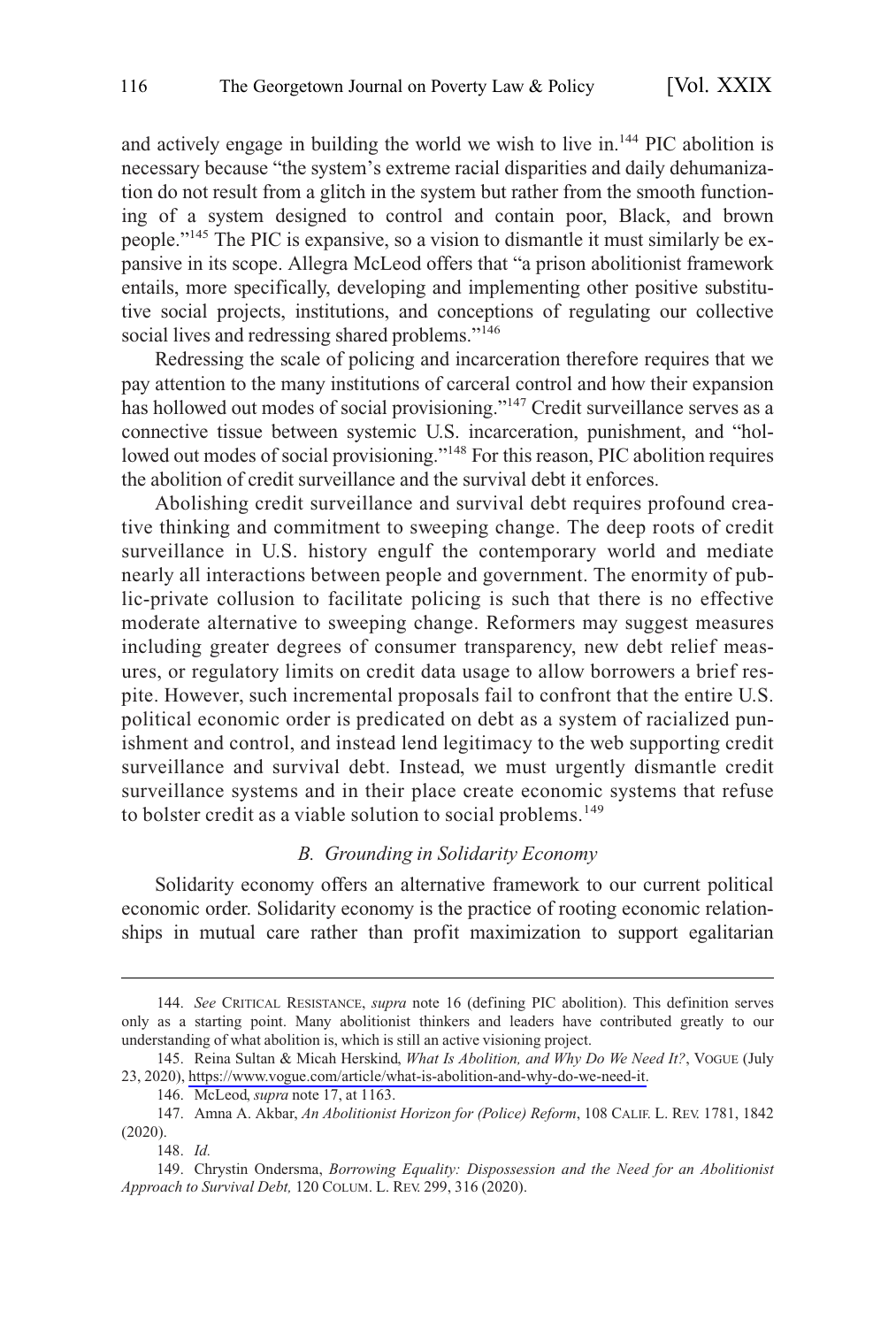<span id="page-24-0"></span>No. 1] Debt and Policing 117

democracy.150 This framework is supported by what Gar Alperovitz calls a "*pluralist* vision, in which multiple forms of public, private, cooperative, and common ownership are structured at different scales and in different sectors to create the kind of future we want to see."<sup>151</sup> This vision is spacious: it welcomes informal and formal lending circles, credit and workers unions, mutual aid, community land trusts, public banking, postal banking, all of which exist at different levels of public control and centralization based on identity-specific needs.<sup>152</sup> What these informal and formal institutions hold in common is their commitments to social provisioning without debt and building collective resources in sites of racialized dispossession.

#### 1. Solidarity Economy and Abolition

Grounding the solidarity economy in an abolitionist ethic is fundamental to undermining the logic of the banishing, extractive economy. Community-based solidarity economy structures, including mutual aid, credit unions, community land trusts, data trusts, and neighborhood corporations, all have the potential to reflect back the shameful history of structural racism and banishment if they are not grounded, reparative processes. Geoff Gilbert warns, "any governance regime will reproduce ... intersecting forms of oppression if it does not include a proactive anti-oppression program."<sup>153</sup> In the context of economic justice, part of a reparative, anti-oppressive process ought to be the abolition of survival debt and credit surveillance.

## 2. Implementing Solidarity Economy

Solidarity economy, is, by necessity, a long-standing practice of people who have been banished from the mainstream U.S. and global economy. In reflection on those traditions, Geoff Gilbert offers five principles to "guide an egalitarian transition toward solidarity economy institutions for democratic political economy planning," which are "1) radical inclusion; 2) decentralization; 3) democratic governance; 4) reparations; [and] 5) capital serves people."154 In proposing these principles, Gilbert clarifies how we might approach an abolitionist horizon given the creative freedom enabled by Alperovitz's pluralist vision.

The five principles are mutually reinforcing and elucidate a few starting points to implement solidarity economy models that have the capacity to support an abolitionist political economy. First, economic planning should stem from a

<sup>150.</sup> Gilbert, *supra* note 18, at 106-07.

<sup>151.</sup> Gar Alperovitz, Principles of a Pluralist Commonwealth: Introduction, THE NEXT SYS. PROJECT (May 15, 2017),<https://thenextsystem.org/principles-introduction>.

<sup>152.</sup> See generally id.; Telephone Interview with Tedmund Wan, Attorney, TakeRoot Justice (Dec. 10, 2020) (Ted graciously shared his knowledge of informal "money circles" created by the Chinese immigrant community in New York to meet their financial needs as well as and more formalized lending circles, such as those facilitated by Chhaya—<https://chhayacdc.org/economic-justice>).

<sup>153.</sup> Gilbert, *supra* note 18, at 116.

<sup>154.</sup> *Id.* at 115, 117.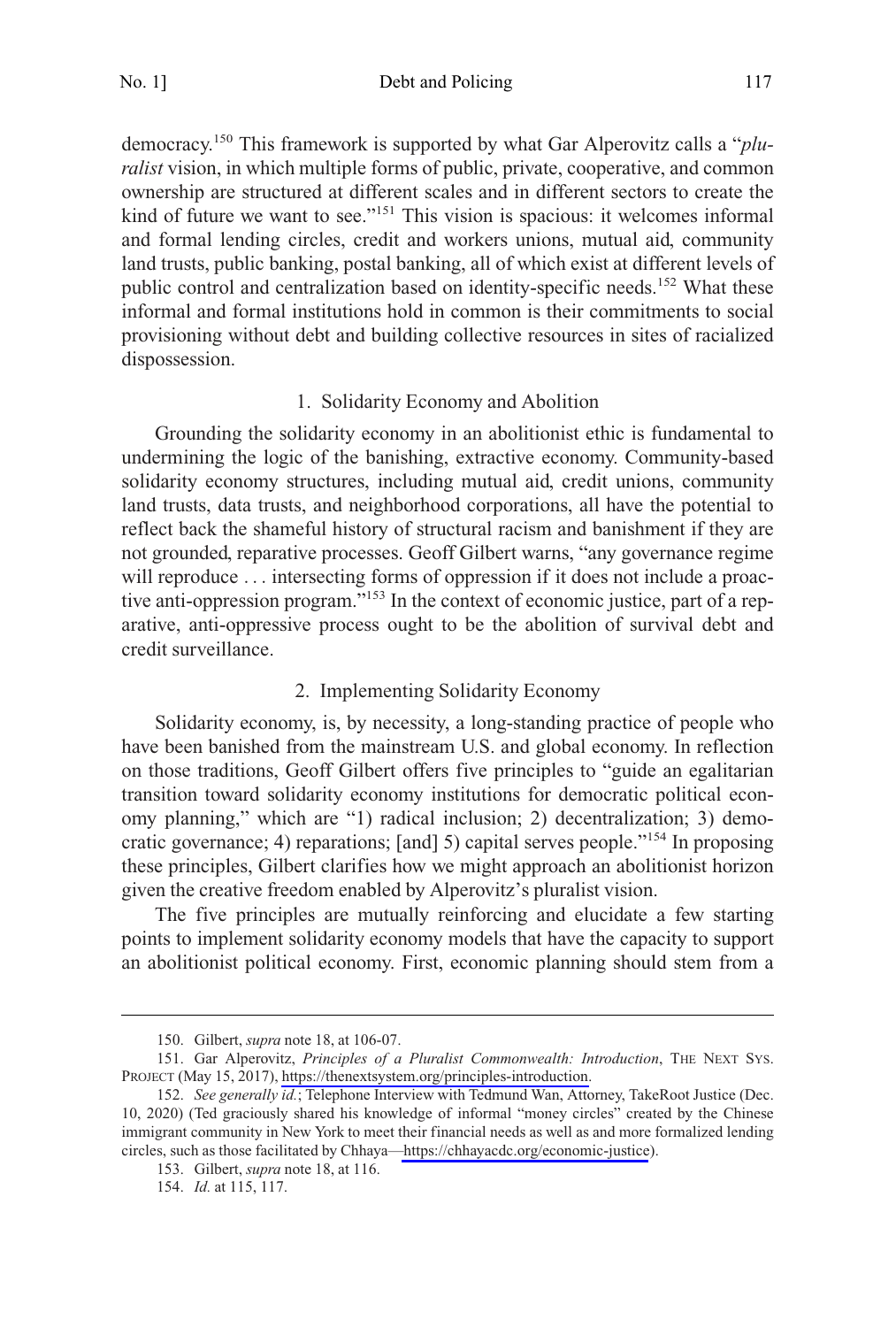recognition of the abundance of resources that already exist.155 Money and its scarcity are the products of legally protected political choices.<sup>156</sup> Holding this in mind, there is clear potential for the formulation of an inclusive economy that uplifts and centers people who have been historically marginalized.

Second, the process of visioning and building solidarity economies to support a PIC-free world must be rooted in transformative justice, which as adrienne maree brown describes, "1. [a]cknowledges the reality of state harm; 2. [1]ooks for alternative ways to address/interrupt harm, which do not rely on the state; 3. [r]elies on organic, creative strategies that are community created and sustained; 4. [t]ransforms the root causes of violence, not only the individual experience."<sup>157</sup> Credit surveillance is a force of and for systemic racism, which is "the state-sanctioned or extralegal production and exploitation of group-differentiated vulnerability to premature death."<sup>158</sup>

As the Movement for Black Lives demands, reparations for this violence must be at the foundation of building an abolitionist world.<sup>159</sup> Reparations provide the potential to transform power dynamics to lay the foundation to establish democratic economic governance. They also mark a solid departure from the racialized use of survival debt in lieu of affirmative social provisioning, a requirement for PIC abolition.

Third, building solidarity economy starts at the local, grassroots level, but ought to be supported by broader economic structures. Solidarity economy, by definition, requires mutual trust and care to thrive. For this reason, formal and informal solidarity economy structures including credit unions, worker cooperatives, and community land trusts should be decentralized and directed by community governance. However, centralized institutions may support the goals of decentralized solidarity economy practices by facilitating access to resources.<sup>160</sup> For example, public banking can provide the infrastructure to finance public priorities, as was the case with the Reconstruction Finance Corporation, which financed the New Deal.<sup>161</sup> A contemporary public banking movement can generate the money to fund new fiscal priorities, such as supporting solidarity economy practices, creating non-extractive financial services, and investing in de-commodified housing.<sup>162</sup>

<sup>155.</sup> *See id.* at 105.

<sup>156.</sup> Raúl Carrillo, Our Money Where Our Mouth Is, CURRENT AFFS. (Aug. 14, 2020), https:// [www.currentaffairs.org/2020/08/our-money-where-our-mouth-is.](https://www.currentaffairs.org/2020/08/our-money-where-our-mouth-is)

<sup>157.</sup> ADRIENNE MAREE BROWN, EMERGENT STRATEGY 135 (AK Press, 2017).

<sup>158.</sup> Gilmore, *supra* note 12, at 28.

*See Reparations*, M4BL 2020 POL'Y PLATFORM, [https://m4bl.org/policy-platforms/](https://m4bl.org/policy-platforms/reparations)  159. [reparations](https://m4bl.org/policy-platforms/reparations) (last visited Dec. 9, 2021).

<sup>160.</sup> *See* Gilbert, *supra* note 18, at 118.

<sup>161.</sup> See Geoff Gilbert, *Institutions of Solidarity Economy*, LPE PROJECT (May 1, 2019), https:// [lpeproject.org/blog/institutions-of-the-solidarity-economy.](https://lpeproject.org/blog/institutions-of-the-solidarity-economy)

<sup>162.</sup> *See Mission and Vision*, PUB. BANK NYC,<https://www.publicbanknyc.org/about>(last visited Dec. 9, 2021).